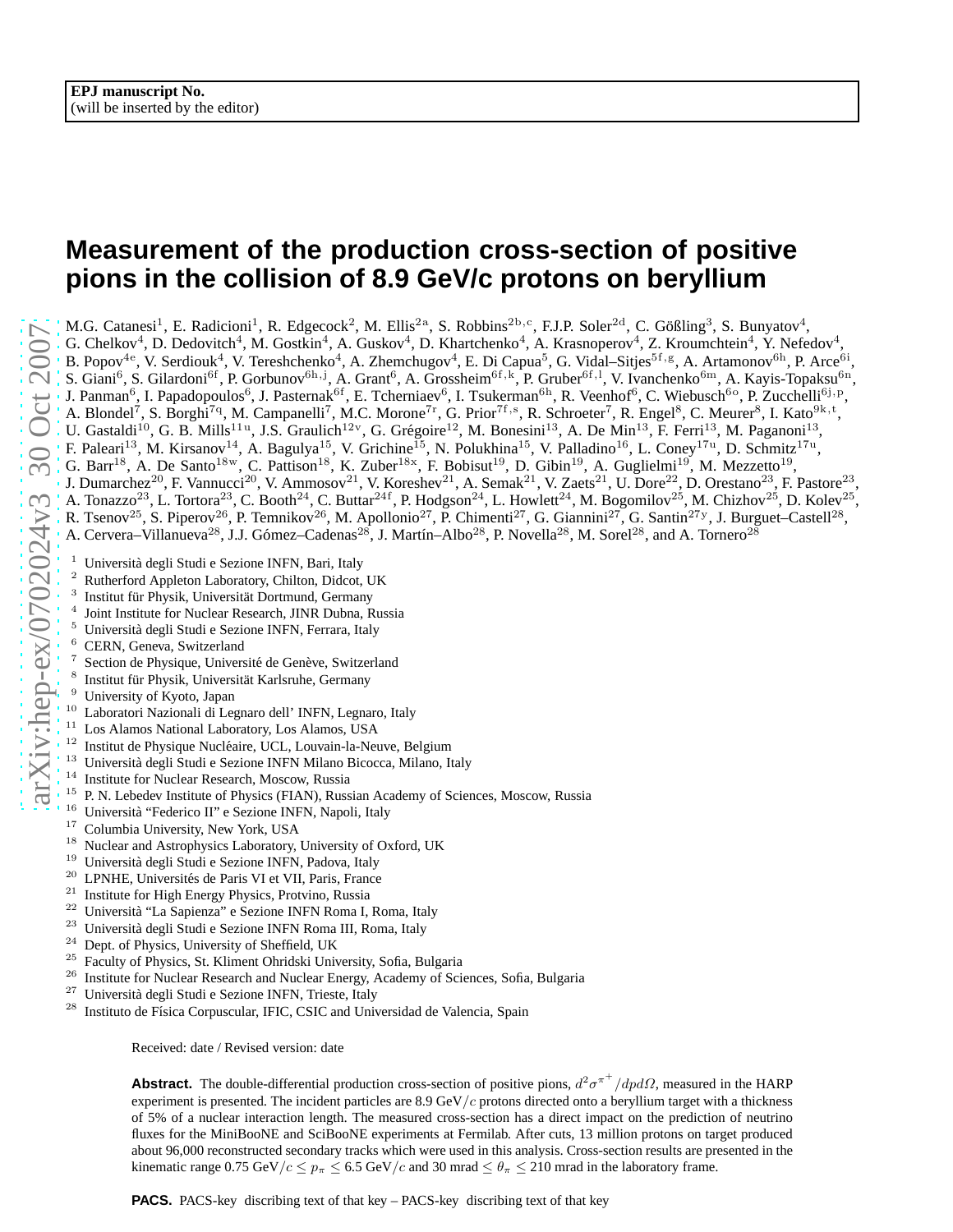## **1 Introduction**

The HARP experiment was designed to make measurements of hadron yields from a large range of nuclear targets and for incident particle momenta from 1.5 GeV/ $c - 15$  GeV/ $c$ . Among its primary goals were to contribute to the detailed understanding of neutrino beams of several experiments, including:

- **–** The K2K experiment, which has recently published its final results [\[2\]](#page-18-0) confirming the evidence of atmospheric oscillations observed by Super-Kamiokande [\[3\]](#page-18-1).
- **–** The MiniBooNE experiment [\[4\]](#page-18-2), which recently excluded [\[5\]](#page-18-3) two neutrino appearance-only oscillations as an explanation of the LSND anomaly [\[6\]](#page-18-4), in the hypothesis that the oscillations of neutrinos and antineutrinos are the same. The MiniBooNE detector will also be used to measure neutrino interaction cross-sections for which an absolute prediction of neutrino fluxes becomes of particular importance.
- **–** The SciBooNE experiment [\[9\]](#page-18-5), which will take data in the same neutrino beam used by MiniBooNE in order to perform a precision measurement of neutrino cross-sections in the energy region around 1 GeV.

The calculation of the flux and relative neutrino composition of a neutrino beam requires a precise measurement of the interaction cross-section between the beam particles and the target material. In the case of the K2K and the MiniBooNE and SciBooNE experiments, the dominant component of the beam (muon neutrinos) comes from the decay of positive pions produced in the collisions of incident protons on a nuclear target.

- <sup>b</sup> Jointly appointed by Nuclear and Astrophysics Laboratory, University of Oxford, UK.
- <sup>c</sup> Now at Codian Ltd., Langley, Slough, UK.
- <sup>d</sup> Now at University of Glasgow, UK.<br>
<sup>e</sup> Also supported by J PNHF Univers

Also supported by LPNHE, Universités de Paris VI et VII, Paris, France.

f Supported by the CERN Doctoral Student Programme.

<sup>g</sup> Now at Imperial College, University of London, UK.

<sup>h</sup> ITEP, Moscow, Russian Federation.

i Permanently at Instituto de Física de Cantabria, Univ. de Cantabria, Santander, Spain.

<sup>j</sup> Now at SpinX Technologies, Geneva, Switzerland.

- <sup>k</sup> Now at TRIUMF, Vancouver, Canada.
- <sup>l</sup> Now at University of St. Gallen, Switzerland.

 $<sup>m</sup>$  On leave of absence from Ecoanalitica, Moscow State University,</sup> Moscow, Russia.

- <sup>n</sup> Now at Çukurova University, Adana, Turkey.
- <sup>o</sup> Now at III Phys. Inst. B, RWTH Aachen, Aachen, Germany.
- <sup>p</sup> On leave of absence from INFN, Sezione di Ferrara, Italy.
- <sup>q</sup> Now at CERN, Geneva, Switzerland.
- <sup>r</sup> Now at Univerity of Rome Tor Vergata, Italy.

<sup>s</sup> Now at Lawrence Berkeley National Laboratory, Berkeley, California, USA.

- <sup>t</sup> K2K Collaboration.
- <sup>u</sup> MiniBooNE Collaboration.
- Now at Section de Physique, Université de Genève, Switzerland, Switzerland.
	- Now at Royal Holloway, University of London, UK.
- <sup>x</sup> Now at University of Sussex, Brighton, UK.
- <sup>y</sup> Now at ESA/ESTEC, Noordwijk, The Netherlands.

To compute the  $\nu_{\mu}$  flux one needs a  $4\pi$  parameterization of the differential cross section,  $d^2 \sigma^{\pi^+}/dp d\Omega$ , which, in order to be reliable, must be based on a wide-acceptance, precise measurement. The physics program of the HARP experiment includes the measurement of these cross-sections.

An earlier publication reported measurements of the  $\pi^+$ cross-sections from an aluminum target at 12.9 GeV/ $c$  [\[10\]](#page-18-6). This corresponds to the energies of the KEK PS and the target material used by the K2K experiment. The K2K oscillation result relies on both the measurement of an overall deficit of muon neutrino interactions and on the measurement of an energy spectrum deformation observed at the Super-Kamiokande far detector compared to the no-oscillations expectations. Introducing the HARP experimental input in the K2K oscillation analysis has been particularly beneficial in reducing the systematic uncertainty in the overall number of muon neutrino interactions expected; the near-to-far flux extrapolation contribution to this uncertainty was reduced from 5.1% [\[1\]](#page-18-7) to 2.9% [\[2\]](#page-18-0).

Our next goal is to contribute to the understanding of the MiniBooNE and SciBooNE neutrino fluxes. They are both produced by the Booster Neutrino Beam at Fermilab which originates from protons accelerated to 8.9 GeV/ $c$  by the Fermilab Booster before being collided against a beryllium target. As was the case for the K2K beam, an important input for the calculation of the resulting  $\nu_{\mu}$  flux is the  $\pi^{+}$  production crosssections from a beryllium target at  $8.9 \text{ GeV}/c$ , which will be presented in this paper.

The HARP experimental apparatus is effectively divided into two tracking and particle identification sub-systems, a smallangle/high-momentum detection system  $(\theta: 0-0.25 \text{ rad}, p: 0.5-$ 8 GeV/c) and a large-angle/low-momentum system ( $\theta$ : 0.35– 2.15 rad, p: 0.1–0.8 GeV/c). Fig. [1](#page-2-0) shows a schematic of the HARP detector. Five modules of the NOMAD drift chambers [\[8\]](#page-18-8) (NDC1-5) and the dipole magnet comprise the forward spectrometer; a time-of-flight wall (TOFW), Cherenkov detector (CHE) and electromagnetic calorimeter (ECAL) make up the particle identification (PID) system. The large angle tracking and PID system is comprised of a time projection chamber (TPC) and resistive plate chambers (RPCs). The relevant meson production for the creation of the MiniBooNE and Sci-BooNE neutrino fluxes is forward (0–0.30 rad) and at large momenta (0.5–6 GeV/c). These ranges are best covered by the forward tracking system and PID detectors and so the large angle system is not used in the present analysis.

The results reported here are based on data taken in 2002 in the T9 beam of the CERN PS. About 2.3 million incoming protons were selected. After cuts, 95,897 reconstructed secondary tracks were used in the analysis. The absolute normalization of the cross-section was determined using 204,295 'minimumbias' trigger events.

The analysis used in the calculation of the p-Be  $\pi^+$  production cross-sections being presented here follows largely from that used in a previous publication of p-Al  $\pi^+$  production crosssections [\[10\]](#page-18-6). The present analysis description, therefore, will focus on the *differences* in the analysis compared to the p-Al publication.

This paper is organized as follows. In Section [2](#page-2-1) we summarize the main changes made to the analysis since the p-Al

<sup>&</sup>lt;sup>a</sup> Now at FNAL, Batavia, Illinois, USA.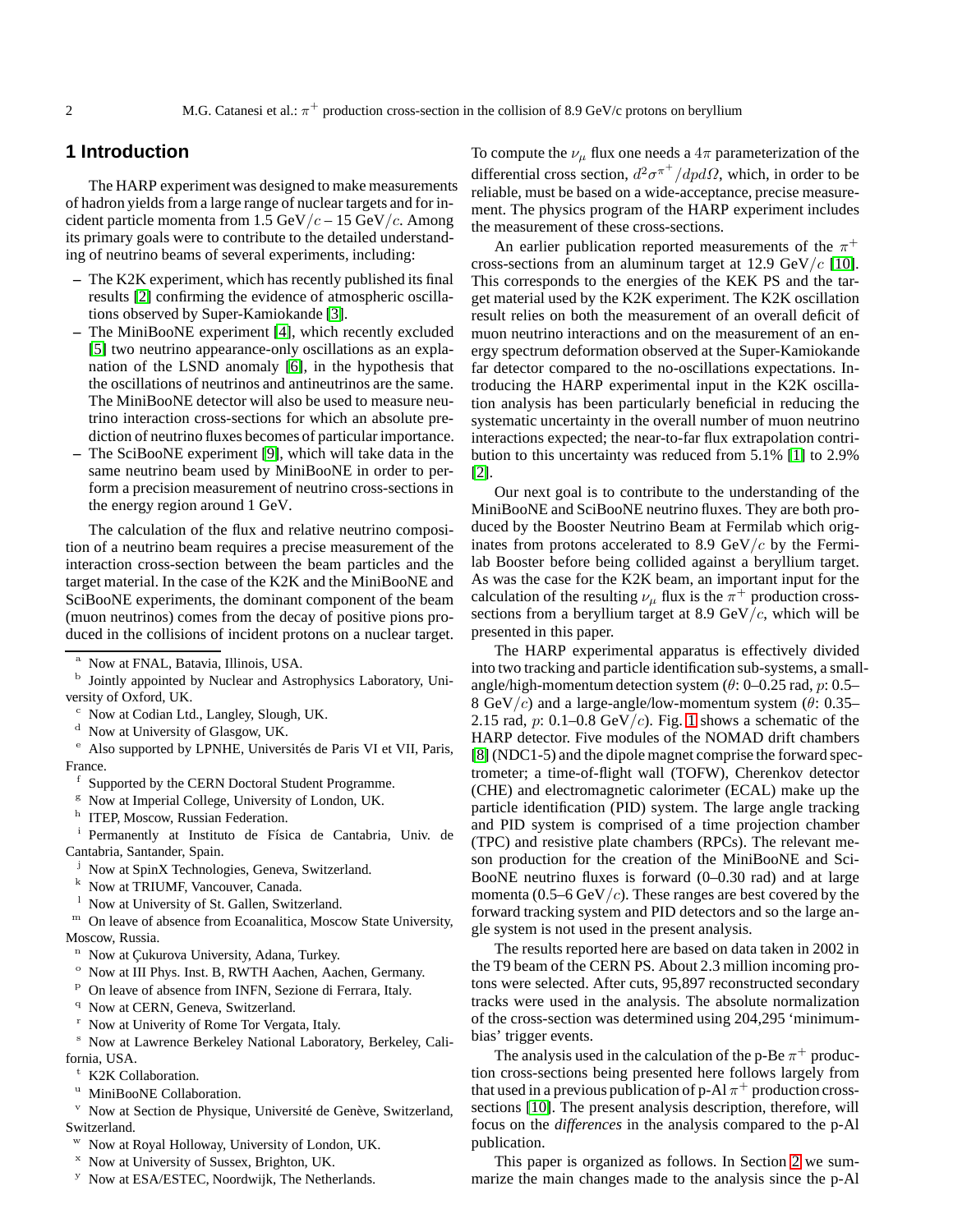

<span id="page-2-0"></span>**Fig. 1.** Schematic layout of the HARP spectrometer. The convention for the coordinate system is shown in the lower-right corner. The three most downstream (unlabeled) drift chamber modules are only partly equipped with electronics and not used for tracking.

publication. In Section [3](#page-3-0) we describe the calculation of the cross-section and define its components. The following three sections expand on aspects of the analysis where significant changes have been made since the previous publication. Section [4](#page-4-0) describes event and track selection and reconstruction efficiencies. Section [5](#page-7-0) discusses the determination of the momentum resolution and scale in the forward spectrometer. Section [6](#page-10-0) summarizes the particle identification techniques. Physics results are presented in Section [7.](#page-13-0) Section [8](#page-16-0) discusses the relevance of these results to neutrino experiments. Finally, a summary is presented in Section [9.](#page-18-9)

## <span id="page-2-1"></span>**2 Summary of analysis changes since the HARP p-Al publication**

The analyses of the 12.9 GeV/c p-Al data and the 8.9 GeV/c p-Be data are largely the same. To avoid repetition of information, the reader is referred to that earlier publication for many details not directly discussed in the present paper. The sections concerning the experimental apparatus, the description of the tracking algorithm for the forward spectrometer and the method of calculating the track reconstruction efficiency are all directly valid here. The method of particle identification has not changed; it is only the PID detector hit selections and therefore their response functions which have been significantly improved. The most important improvements introduced in this analysis compared with the one presented in [\[10\]](#page-18-6) are:

- $-$  An improvement in the  $\chi^2$  minimization performed as part of the tracking algorithm has eliminated the anomalous dip in tracking efficiency above 4 GeV/ $c$  shown in [\[10\]](#page-18-6). The tracking efficiency is now  $\geq$  97% everywhere above 2 GeV/c. (See Sec. [4.3\)](#page-6-0).
- **–** Studies of HARP data other than that described here have enabled a validation of our Monte Carlo simulation of lowenergy hadronic interactions in carbon. Specifically, we have

compared low energy  $p+C$  and  $\pi+C$  cross-sections to distributions from the Binary cascade [\[13\]](#page-18-10) and Bertini intranuclear cascade [\[14\]](#page-18-11) hadronic interaction models used to simulate the secondary interactions of p, n and  $\pi^{\pm}$ . The material in the HARP forward spectrometer where tertiary tracks might be produced is predominantly carbon. Consequently, the systematic error on the subtraction of tertiary tracks has been reduced from 100% in [\[10\]](#page-18-6) to 50%. (See Sec. [4.4\)](#page-6-1).

- **–** Analysis techniques were developed for comparing the momentum reconstructions in data and Monte Carlo allowing data to be used to fine-tune the drift chamber simulation parameters. These efforts have reduced the momentum scale uncertainty from 5% in [\[10\]](#page-18-6) to 2% in the present analysis and provided a better understanding of the momentum smearing caused by the HARP spectrometer, including our knowledge of the non-Gaussian contributions to the resolution function. (See Sec. [5\)](#page-7-0).
- **–** New selection cuts for PID hits in TOFW and in CHE have resulted in much reduced backgrounds and negligible efficiency losses. Consequently, the uncertainty on the crosssection arising from particle identification was reduced by a factor of seven to 0.5% making PID now a negligible contribution to the systematic error in pion yield measurements at forward angles. (See Sec. [6\)](#page-10-0).
- **–** Improved knowledge of the proton beam targeting efficiency and of fully correlated contributions to track reconstruction and particle identification efficiencies have reduced the overall normalization uncertainty on the pion cross-section measurement from 4% to 2%.
- **–** Significant increases in Monte Carlo production have reduced uncertainties from Monte Carlo statistics and allowed studies to reduce certain systematics to be made.

The statistical precision of the data, however, is noticeably worse. The 8.9 GeV/ $c$  beryllium and empty-target data sets are both smaller than the corresponding  $12.9 \text{ GeV}/c$  sets, with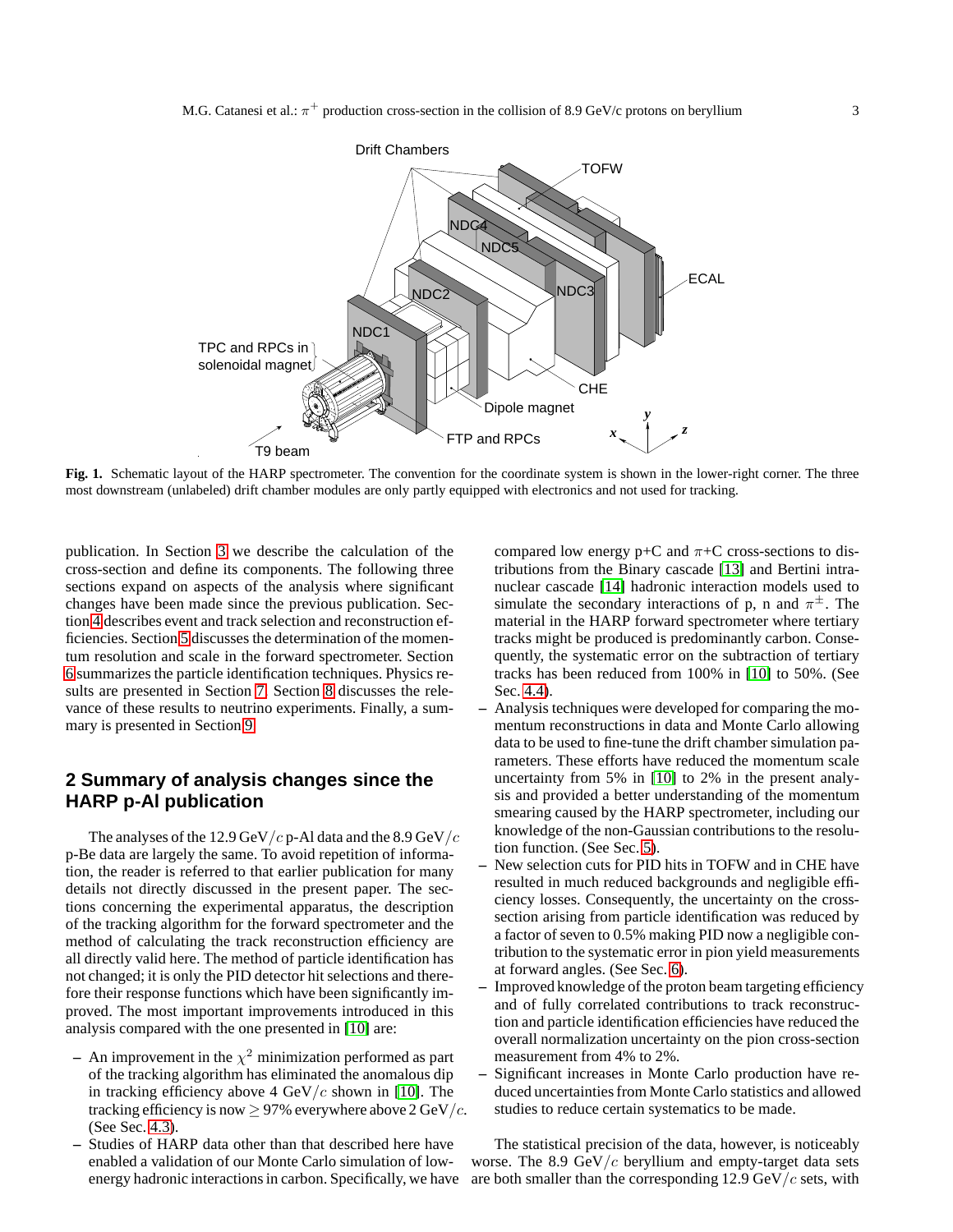73% and 42% of the protons-on-target for the target and emptytarget configurations, respectively. The statistics of the target sample is further reduced by the p-Be total interaction crosssection being roughly 50% of the p-Al total cross-section.

In the present paper the p-Be cross-sections are presented in 13 momentum bins from 0.75 GeV/ $c$ – 6.5 GeV/c whereas the p-Al cross-sections were presented in 8 bins. This new binning was selected to attain roughly equal statistical and systematic uncertainties - on average 6.3% statistical and 7.4% systematic in the 78  $(p, \theta)$  bins - while maximizing the amount of spectral information provided by the measurement. It should be noted that the magnitude of fractional systematic errors arising from the momentum resolution and scale will be affected by the fineness of the binning. In particular, in the present paper, the momentum scale uncertainty has been reduced from 5% to 2% since the p-Al publication yet this does not lead to a smaller systematic contribution on the measured cross-section. This is expected since, simultaneous to the improved reconstruction, most momentum bins have been narrowed by a factor of 2.

In the end, the statistical plus systematic uncertainty on the total integrated cross-section has improved from 5.8% in p-Al to 4.9% in p-Be. Due to rebinning and larger statistical errors, the average bin-to-bin uncertainty on the differential cross-section has changed from 8.2% in p-Al to 9.8% in p-Be.

We point out that a re-analysis of the proton-aluminum data incorporating these changes yields results consistent with those published in [\[10\]](#page-18-6) within the systematic errors reported there.

## <span id="page-3-0"></span>**3 Calculation of the double-differential inelastic cross-section**

The goal of this analysis is to measure the inclusive yield of positive pions from proton-beryllium collisions at 8.9 GeV/ $c$ :

$$
p + Be \rightarrow \pi^+ + X
$$

The absolutely normalized double-differential cross-section for this process can be expressed in bins of pion kinematic variables in the laboratory frame,  $(p_{\pi}, \theta_{\pi})$ , as

<span id="page-3-2"></span>
$$
\frac{d^2\sigma^{\pi^+}}{dpd\Omega}(p_\pi, \theta_\pi) = \frac{A}{N_A \cdot \rho \cdot t} \cdot \frac{1}{\Delta p \Delta \Omega} \cdot \frac{1}{N_{\text{pot}}} \cdot N^{\pi^+}(p_\pi, \theta_\pi) ,\tag{1}
$$

where:

- $-\frac{d^2\sigma^{\pi^+}}{dpd\Omega}$  is the cross-section in cm<sup>2</sup>/(GeV/c)/sr for each  $(p_{\pi}, \theta_{\pi})$  bin covered in the analysis
- $-\frac{A}{N_A \cdot \rho}$  is the reciprocal of the number density of target nuclei for beryllium  $(1.2349 \cdot 10^{23} \text{ per cm}^3)$ . A is the atomic mass of beryllium,  $N_A$  is Avagadro's number and  $\rho$  is the density of beryllium.
- **–** t is the thickness of the beryllium target along the beam direction. The target has a cylindrical shape, with a measured thickness and diameter of  $t = (2.046 \pm 0.002)$  cm and d  $\simeq$  3.0 cm, respectively.
- $\Delta p$  and  $\Delta \Omega$  are the bin sizes in momentum and solid angle, respectively.<sup>[1](#page-3-1)</sup>

<span id="page-3-1"></span>
$$
{}^{1} \Delta p = p_{max} - p_{min}; \Delta \Omega = 2\pi (cos(\theta_{min}) - cos(\theta_{max}))
$$

- **–** Npot is the number of protons on target after event selection cuts (see section [4.1\)](#page-4-1).
- $-N^{\pi^+}(p_{\pi}, \theta_{\pi})$  is the yield of positive pions in bins of momentum and polar angle in the laboratory frame.

The true pion yield,  $N^{\pi^+}(p_{\pi}, \theta_{\pi})$ , is related to the measured one,  $N^{\pi^{+}}$  $(p_1)$  $\sigma'_{\pi}$ ,  $\theta'_{\pi}$ ), by a set of efficiency corrections and kinematic smearing matrices. In addition, there is a small but nonnegligible mis-identification of particle types, predominantly between pions and protons. Therefore, both yields must be measured simultaneously in order to correct for migrations. Eq. [1](#page-3-2) can be generalized to give the inclusive cross-section for a particle of type  $\alpha$ 

$$
\frac{d^2\sigma^{\alpha}}{dpd\Omega}(p,\theta) = \frac{A}{N_A \cdot \rho \cdot t} \cdot \frac{1}{\Delta p \Delta \Omega} \cdot \frac{1}{N_{\text{pot}}} \cdot M_{p\theta\alpha p'\theta'\alpha'}^{-1} \cdot N^{\alpha'}(p',\theta'),\tag{2}
$$

where reconstructed quantities are marked with a prime and  $M_{p\theta\alpha p'\theta'\alpha'}^{-1}$  is the inverse of a matrix which fully describes the migrations between bins of generated and reconstructed quantities, namely: laboratory frame momentum, p, laboratory frame angle,  $\theta$ , and particle type,  $\alpha$ . In practice, the matrix M can be factorized into a set of individual corrections, as will be done here. The reasons for doing this are threefold:

- **–** Not all efficiencies and migrations are functions of all three variables. Particle identification efficiencies and migrations do not depend on the angle,  $\theta$ , and the tracking efficiency and momentum resolution are the same for pions and protons.
- **–** Using techniques described below the tracking efficiency and particle identification efficiency and migrations can be determined from the data themselves and do not rely on simulation. This is, of course, preferable wherever possible.
- **–** Measuring and applying the corrections separately will ease the assessment of systematic errors as will be discussed in Section [7.](#page-13-0)

The form of the corrections can be separated into two basic categories: absolute efficiencies and bin–to–bin migrations between true and reconstructed quantities. In particular, migrations in momentum and in particle identification are carefully considered. The various efficiency corrections can, therefore, be functions of either reconstructed quantities or true ones, and must then be applied at the appropriate point in the analysis. This is important given that some corrections, as mentioned above, are measured from the data themselves where one has only reconstructed quantities.

Further, we are interested only in *secondary*  $\pi^{+}$  created in *primary* interactions of beam protons with beryllium nuclei. Pions created in interactions other than  $p + Be$  at 8.9 GeV/c are a background to the measurement. *Tertiary* particles are those created when secondary particles decay or inelastically interact downstream of the target in air or detector materials and are not to be included in the measured cross-section.

In the present analysis,  $M_{p\theta\alpha p'\theta'\alpha'}^{-1}$  has been factorized into the following components. Note that  $\theta_x = \tan^{-1}(p_x/p_z)$  and  $\theta_y = \tan^{-1}(p_y/p_z)$  are useful variables for viewing the de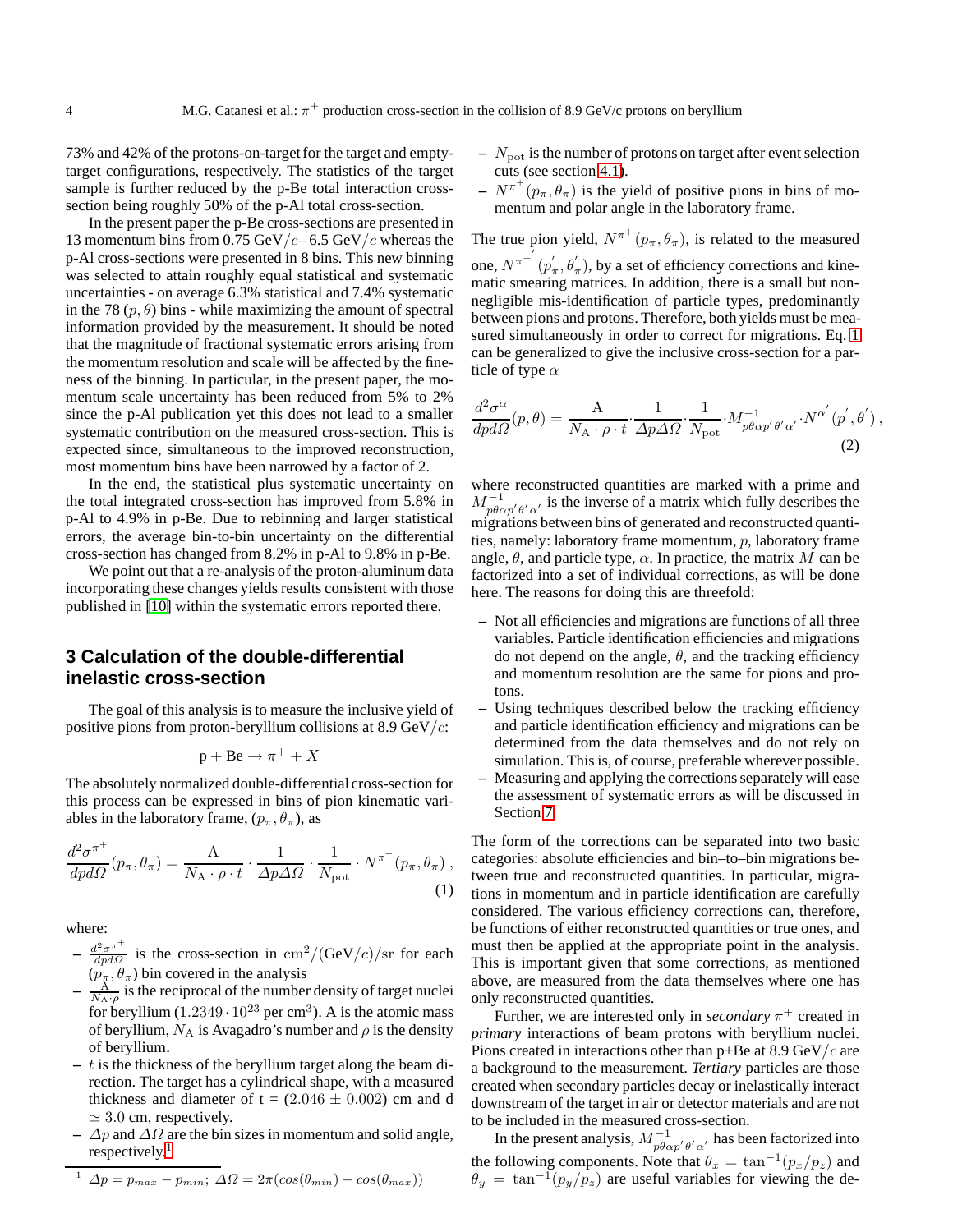tector in  $x, y$ -plane coordinates and are related to the standard polar angle by  $\theta = \tan^{-1}(\sqrt{\tan^2\theta_x + \tan^2\theta_y})$ .

- $-\varepsilon^{\text{recon}}(p', \theta'_x, \theta'_y)$  is the efficiency for the reconstruction of an 'analysis track'. An 'analysis track' is defined to include a momentum measurement as well as a matched time-offlight hit needed for particle identification such that  $\varepsilon^{\text{recon}} =$  $\varepsilon^{\text{track}} \cdot \varepsilon^{\text{TOFW-match}}$ .
- $-\varepsilon^{acc}(\theta)$  is the correction for the geometric acceptance of the spectrometer and is a purely analytical function based on the assumption of azimuthal symmetry in hadron production and the fiducial cuts used in the analysis. See [\[10\]](#page-18-6) for a full description of the acceptance correction and its dependence on the  $\theta_y$  fiducial volume cut.
- $-\overline{M}_{pp'}^{-1}(\theta')$  is the matrix describing the migration between bins of measured and generated momentum. There is a unique matrix for each angular bin in the analysis since the momentum resolution and bias vary with angle.
- $M^{-1}_{\theta\theta'}(p)$  is a unit matrix, implying that angular migrations, which are small, are being neglected.
- $-\eta^{\text{absorb}}(p,\theta_x,\theta_y,\alpha)$  is the absorption plus decay rate of secondary particles before reaching the time-of-flight wall which is required for particle identification.
- $(1 \eta^{\text{tert}}(p', \theta'_x, \theta'_y, \alpha))$  corrects for the fraction,  $\eta^{\text{tert}} =$  $\frac{N^{\text{rec}-\text{tert}}}{N^{\text{rec}}}$ , of total tracks passing reconstruction cuts,  $N^{\text{rec}}$ , which are actually tertiary particles,  $N^{\text{rec-tert}}$ .
- $\varepsilon^{e-{\rm veto}}(p,\alpha)$  is the efficiency for particles of type  $\alpha$  passing the electron veto cut used to remove electrons from the analysis track sample as described below.
- $M^{-1}_{\alpha\alpha'}(p)$  is the particle identification efficiency and migration matrix, assumed uniform in  $\theta$ .

Once again primed variables are those measured and unprimed variables are the true quantities (i.e. after unsmearing). Expanding  $M_{p\theta\alpha p'\theta'\alpha'}^{-1}$  into these individual corrections and taking care of the order in which they are applied gives us the final equation for calculating the absolute cross-section from the measured yields.

<span id="page-4-2"></span>
$$
\frac{d^2 \sigma^{\alpha}}{dp d\Omega}(p, \theta) = \frac{A}{N_A \cdot \rho \cdot t} \cdot \frac{1}{\Delta p \Delta \Omega} \cdot \frac{1}{N_{\text{pot}}} \times M_{\alpha\alpha'}^{-1}(p) \cdot \frac{1}{\varepsilon^{\text{e}-\text{veto}}(p, \alpha)} \cdot \frac{1}{1 - \eta^{\text{absorb}}(p, \theta_x, \theta_y, \alpha)} \cdot \frac{1}{M_{pp'}^{-1}(\theta') \cdot (1 - \eta^{\text{tert}}(p', \theta_x', \theta_y', \alpha))} \cdot \frac{1}{\frac{1}{\varepsilon^{\text{e}}(P(\theta') \cdot \dots \cdot P_{\text{c}}(p', \theta_x', \theta_y', \alpha'))}{1 - \frac{1}{\varepsilon^{\text{e}}(P(\theta') \cdot \dots \cdot P_{\text{c}}(p', \theta_x', \theta_y', \alpha'))}}
$$
\n(3)

$$
\frac{\partial}{\partial \varepsilon^{acc}(\theta')} \cdot \frac{\partial}{\partial \varepsilon^{recon}(p', \theta'_x, \theta'_y)} \cdot N^{\alpha'}(p', \theta') .
$$

There are two additional aspects of the analysis methods which are worth mentioning. First, particle distributions are built by multiplying a set of correction weights for each reconstructed track and weighting events before they are added to the total yields. In this way a single reconstructed track is 'spread' over multiple true momentum bins according to the elements of

 $M_{pp'}^{-1}(\theta')$ , and the population in each true bin is comprised of tracks from all reconstructed momentum bins. This approach avoids the difficulties associated with inverting a large smearing matrix due to potential singularity of the matrix as well as potential pathologies in the inverted matrix caused by a loss of information at the kinematic boundaries of the matrix itself. The drawback to this method is that one has some sensitivity to the underlying spectrum in the Monte Carlo used to generate the matrix (see Sec. [5\)](#page-7-0).

Second, there is a background associated with beam protons interacting in materials other than the nuclear target (parts of the detector, air, etc.). These events can be subtracted by using data collected without the nuclear target in place. We refer to this as the 'empty target subtraction':

$$
N^{\alpha^{'}}(p^{'},\boldsymbol{\theta^{'}})\rightarrow [N^{\alpha^{'}}_{\mathrm{target}}(p^{'},\boldsymbol{\theta^{'}})-N^{\alpha^{'}}_{\mathrm{empty}}(p^{'},\boldsymbol{\theta^{'}})]\;.
$$

The final form of the cross-section calculation is then given by making the above substitution into Eq. [3.](#page-4-2)

## <span id="page-4-0"></span>**4 Track selection and reconstruction efficiency corrections**

#### <span id="page-4-1"></span>**4.1 Event selection**

Protons are identified in the T9 beam at 8.9 GeV/ $c$  exactly as in the 12.9 GeV/ $c$  data set and as described in reference [\[10\]](#page-18-6). Two threshold Cherenkov detectors (BCA and BCB) placed in the beam line are used to select protons by requiring a value consistent with the pedestal in both detectors. The beam Cherenkov pulse height distributions for the 8.9 GeV/c beam are shown in Fig. [2.](#page-5-0) Protons were selected by requiring a pulse height less than 120 counts in both detectors, and Fig. [3](#page-5-1) shows the time-of-flight distributions of those beam tracks identified as protons and pions by the Cherenkov selection. The beam time-of-flight system is made of two identical scintillator hodoscopes, TOFA and TOFB, recuperated from the previous NA52 experiment and a small target-defining trigger counter (TDS). TOFA-TOFB and TOFA-TDS measure time differences over a distance of 21.4 m and 24.3 m, respectively. We see in Fig. [3](#page-5-1) that the two time peaks are consistent with the proton and pion hypotheses at 8.9 GeV/c.

Only events with a single reconstructed beam track in the four beam multi-wire proportional chambers (MWPCs) and no signal in the beam halo counters are accepted. This MWPC track is used to determine the impact position and angle of the beam particle on the target. A time measurement in one of three beam timing detectors consistent with a beam particle is also required for determining the arrival time of the proton at the target,  $t_0$ . This  $t_0$  is necessary for calculating the time-of-flight of secondary particles.

The full set of criteria for selecting beam protons for this analysis is as follows:

**–** ADC count less than 120 in both beam Cherenkov A and beam Cherenkov B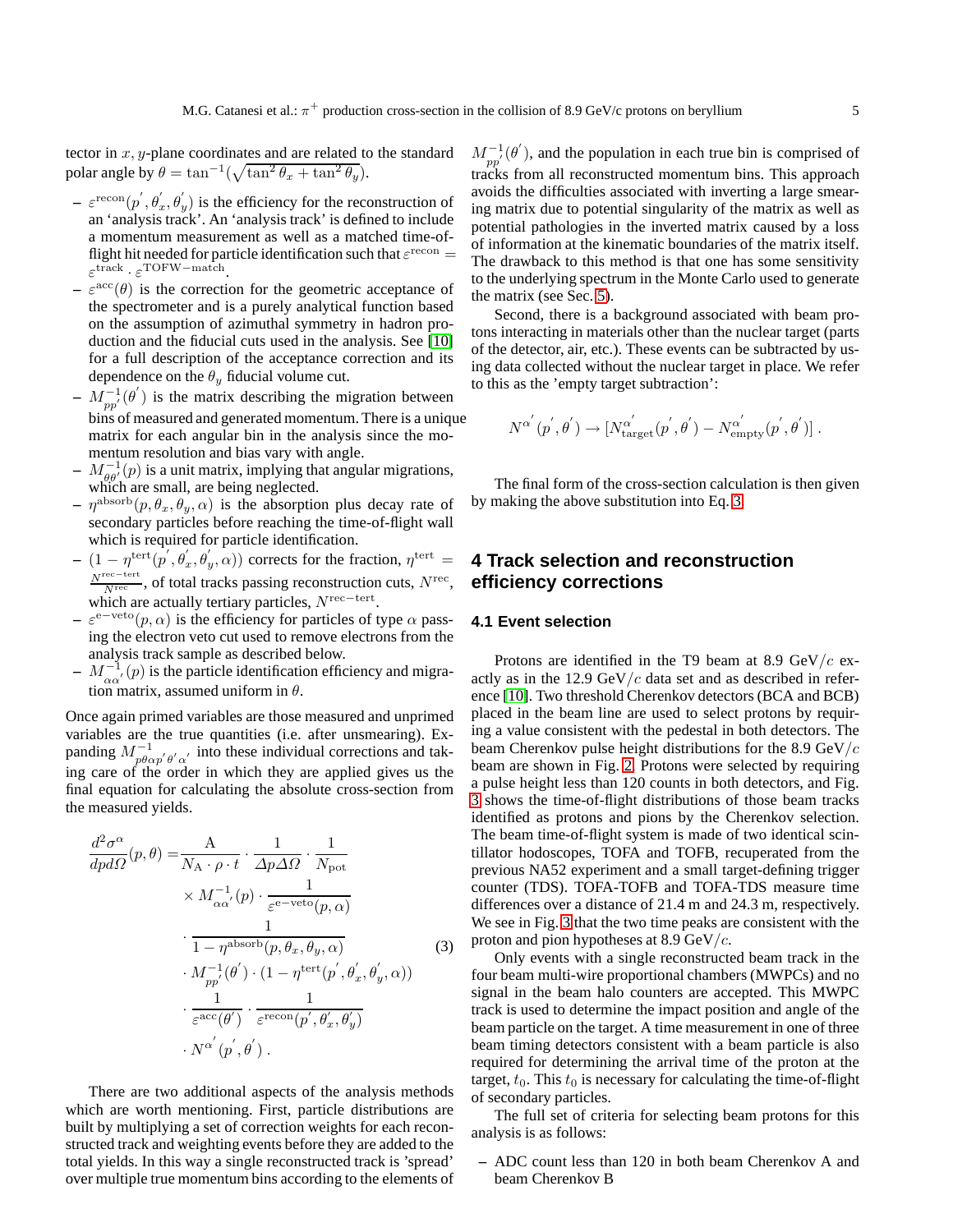

<span id="page-5-0"></span>**Fig. 2.** Beam Cherenkov pulse height distributions. BCA in the left panel, BCB in the middle, and BCB *vs.* BCA in the right panel. The electron and pion tagging efficiency is found to be close to 100%; the peaks are separated by  $\approx 3\sigma$  in both detectors. By requiring a value compatible with a pedestal in both Cherenkov detectors the beam protons are clearly separable from pions and electrons as seen in the right panel.



<span id="page-5-1"></span>**Fig. 3.** Beam time-of-flight distributions. The time difference between TOFA and TOFB is shown in the left panel. The right panel is the time difference between TOFA and the TDS. The shaded distributions are for particles identified as protons by the Cherenkov detectors as described in the text. The open histograms are all other beam tracks: pions, electrons and muons from pion decays.

- **–** time measurement(s) in TOFA, TOFB and/or TDS which are needed for calculating the arrival time of the beam proton at the target,  $t_0$
- **–** extrapolated position at the target within a 10 mm radius of the center of the target
- **–** extrapolated angle at the target less than 5 mrad
- **–** no signal in the beam halo counters

Prior to the above cuts, for data taken with a nuclear target, a downstream trigger in the forward trigger plane (FTP) was required to record the event.<sup>[2](#page-5-2)</sup> The FTP is a double plane of scintillation counters covering the full aperture of the spectrometer magnet except a 60 mm central hole for allowing noninteracting beam particles to pass. The efficiency of the FTP is measured to be >99.8%.

Using the FTP as an interaction trigger necessitates an additional set of unbiased, pre-scaled triggers for absolute normalization of the cross-section. Beam protons in the pre-scale

trigger sample (1/64 of the total trigger rate for the 8.9 GeV/ $c$ Be data set) are subject to exactly the same selection criteria as FTP trigger events allowing the efficiencies of the selections to cancel and adding no additional systematic uncertainty to the absolute normalization of the result. These unbiased events are used to determine the  $N_{\text{pot}}$  used in the cross-section formula and listed in Table [4.2.](#page-5-3) The number of protons-on-target is known to better than 1%.

Applying these criteria we are left with the event totals summarized in Table [4.2.](#page-5-3)

#### <span id="page-5-3"></span>**4.2 Secondary track selection**

The following criteria have been applied to select tracks in the forward spectrometer for the accepted events:

- **–** a successful momentum reconstruction using downstream track segments in NDC modules 2, 3, 4 or 5 and the position of the beam particle at the target as an upstream constraint (here, *up*stream and *down*stream are relative to the spectrometer magnet);
- **–** a reconstructed vertex radius (*i.e.* the distance of the reconstructed track from the z-axis in a plane perpendicular to this axis at  $z = 0$ )  $r \le 200$  mm;
- number of hits in the road around the track in NDC1  $\geq$ 4 and average  $\chi^2$  for these hits with respect to the track in  $NDC1 \leq 30$  (this is applied to reduce non-target interaction backgrounds);
- number of hits in the road around the track in NDC2  $> 6$ (this is applied to reduce non-target interaction backgrounds);
- **–** a matched TOFW hit passing the quality cuts described in Sec. [6.2.1;](#page-11-0)
- **–** reconstructed angles are within the fiducial volume to be used for this analysis,  $-210$  mrad  $\leq \theta_x \leq 0$  mrad and -80 mrad  $\leq \theta_y \leq 80$  mrad.

These cuts are identical to those used in the analysis of the p-Al data except for the reconstructed vertex radius  $\leq 200$  mm cut. It was found that due to a feature of the algorithm this additional requirement improved the momentum resolution considerably at reconstructed momenta below  $\approx$  1.5 GeV/c.

<span id="page-5-2"></span><sup>2</sup> empty target data sets are recored with an unbiased trigger setting since these samples are used to calibrate the experimental apparatus and not just in the empty target subtraction for cross-section measurements.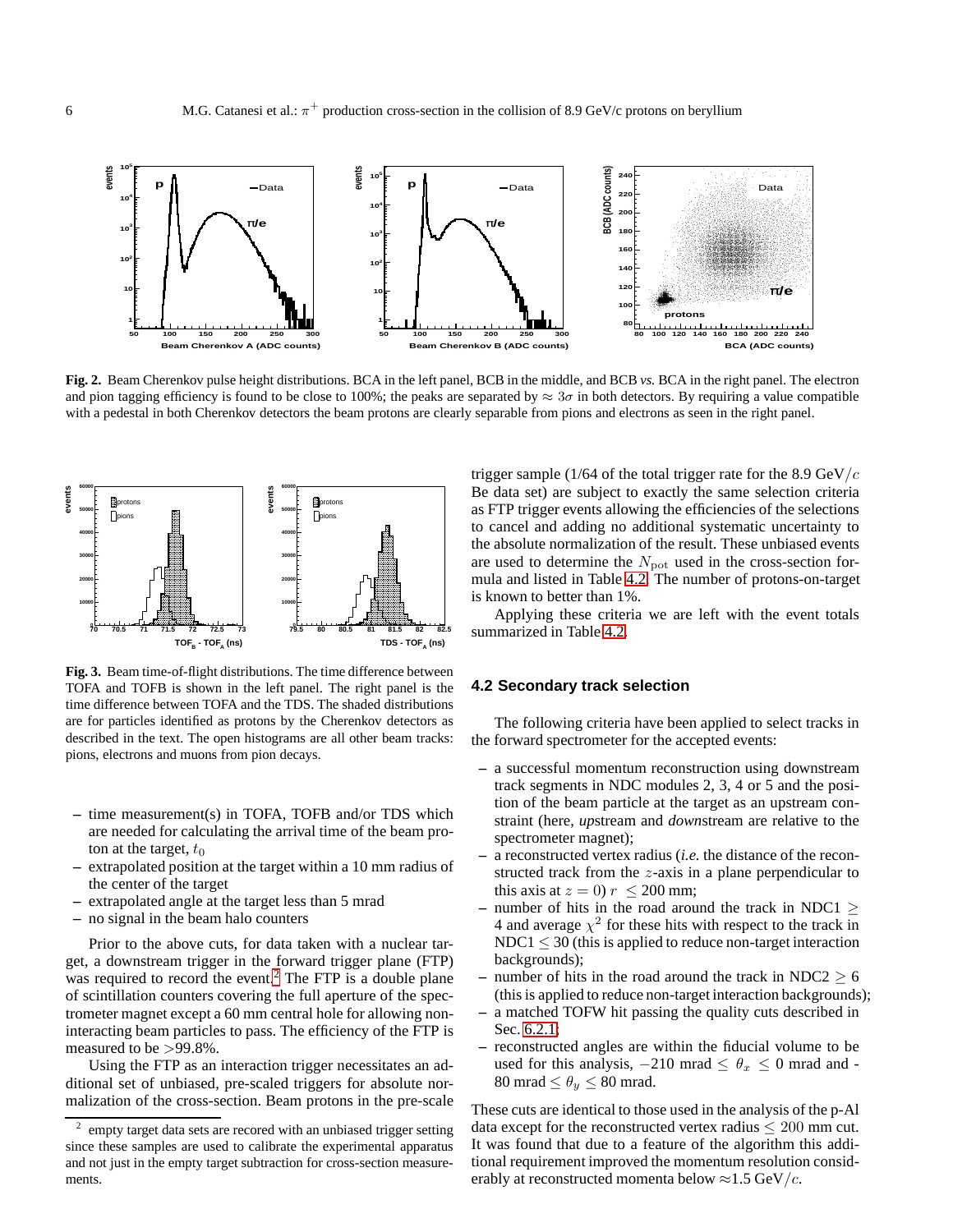M.G. Catanesi et al.:  $\pi^{+}$  production cross-section in the collision of 8.9 GeV/c protons on beryllium 7

| Data Set                             | <b>Be 5% 8.9 GeV/</b> $c$ | 8.9 GeV/ $c$ Empty Target |
|--------------------------------------|---------------------------|---------------------------|
| protons on target                    | 13,074,880                | 1,990,400                 |
| total events processed               | 4,682,911                 | 413,095                   |
| events with accepted beam proton     | 2,277,657                 | 200,310                   |
| beam proton events with FTP trigger  | 1,518,683                 | 91,690                    |
| total good tracks in fiducial volume | 95.897                    | 3,110                     |

**Table 1.** Total number of events in the 8.9 GeV/c beryllium 5%  $\lambda_I$  target and empty target data sets, and the number of protons on target as calculated from the prescaled trigger count.



<span id="page-6-2"></span>**Fig. 4.** Tracking efficiency for positive particles traversing the detector using the target as upstream track constraint as a function of particle momentum (upper left), production angle in the horizontal plane,  $\theta_x$  (upper right), and production angle in the vertical plane,  $\theta_y$  (lower). The  $\theta_y$  plane is orthogonal to the spectrometer bending plane and not sensitive to the momentum dependent acceptance, and the bottom panel shows the purest measure of the average track reconstruction efficiency within the fiducial volume to be 96%–97%.

we are left with 95,897 total good tracks in the beryllium thin target data set as listed in Table [4.2.](#page-5-3)

#### <span id="page-6-0"></span>**4.3 Track reconstruction efficiency**

The track reconstruction efficiency has been measured from the data exactly as described in [\[10\]](#page-18-6). The efficiency is shown in Fig. [4.](#page-6-2) The effects of the two changes in track reconstruction are evident in the efficieny curves. First, the efficiency is now flat and  $\approx 97\%$  above 2 GeV/c due to the improvement in the  $\chi^2$  minimization done as part of the tracking algorithm. Second, the loss of efficiency at momenta below  $1.5 \text{ GeV}/c$  is due to the reconstructed vertex radius ≤ 200 mm cut discussed above. But, as before, the tracking efficiency can be measured from the data themselves, so the systematic error on the correction comes only from the statistical uncertainty in the sample used to calculate the correction. As in the p-Al publication, the 12.9 GeV/c aluminum data and the 8.9 GeV/c beryllium data have been combined to minimize this uncertainty. The drop in efficiency at large, positive values of  $\theta_x$  is due to geometric acceptance as low momentum tracks are bent out of the spectrometer missing the downstream chambers. The present analysis is performed using tracks in the range  $-0.210$  rad  $\leq \theta_x \leq 0$  rad where the acceptance is flat in momentum.

## Applying these cuts to reconstructed tracks in accepted events **4.4 Absorption, decay and tertiary track corrections**

<span id="page-6-1"></span>The correction for absorption and decay refers to secondary particles created in the nuclear target that never make it to the time-of-flight wall for detection and possible identification. Figure [1](#page-2-0) shows the location of the time-of-flight scintillator wall just beyond the back plane of drift chamber modules NDC3, NDC4 and NDC5. We use the Monte Carlo simulation to determine the size of the correction and the result is shown in Fig. [5.](#page-7-1) Note this is an upward adjustment to the raw yield measured and is implemented as  $1/(1 - \eta^{absorb}(p, \theta_x, \theta_y, \alpha))$  in Eq. [3.](#page-4-2) The absorption correction (which includes pion decays) is a function of  $\theta_x$  and  $\theta_y$  because it depends on the amount and type of physical material a particle passes through, thus the geometry of the detector. It is a function of  $\alpha$  because of the different interaction cross-sections and possible decay rates of hadrons. This correction is separated from the tertiary correction discussed below because it does not depend on event multiplicity, kinematics or other details of the hadron production model used in the simulation, but only the total interaction cross-sections which are significantly more certain. In fact, the relevant cross-sections are typically known to  $\approx 10\%$  and we assume this uncertainty on the absorption correction just as in the p-Al publication. Because the correction is of order 30– 40% for pions, the average systematic error contribution to the cross-section turns out to be 3.6%.

The tertiary correction refers to the subtraction of reconstructed tracks which are actually reconstructions of tertiary particles, *i.e.* particles produced in inelastic interactions or de-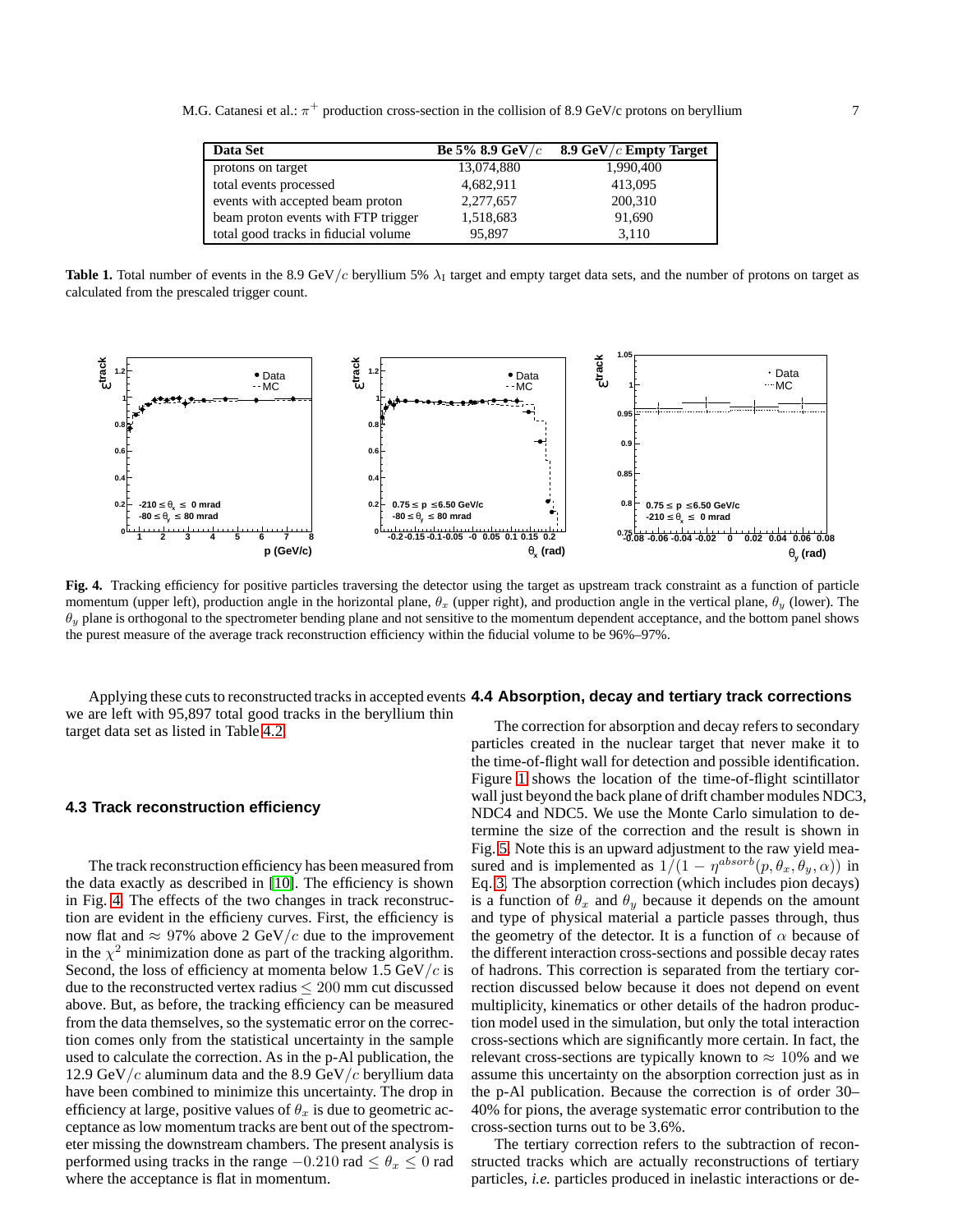

<span id="page-7-1"></span>**Fig. 5.** Absorption corrections for pions and protons according to Monte Carlo simulation as a function of particle momentum (left), production angle in the horizontal plane,  $\theta_x$  (center) and production angle in the vertical plane,  $\theta_y$  (right).



<span id="page-7-2"></span>**Fig. 6.** Tertiary particle rates for pions, muons (which get identified as pions) and protons according to Monte Carlo simulation as a function of particle momentum (left), production angle in the horizontal plane,  $\theta_x$  (center) and production angle in the vertical plane,  $\theta_y$  (right).

cays of true secondary particles and not in primary interactions of 8.9 GeV/ $c$  protons with beryllium nuclei (See section [3\)](#page-3-0). The tertiary subtraction includes muons created in decays which are falsely identified as pions nearly 100% of the time due to their high  $\beta$ . The correction is significantly smaller than the absorption correction (compare Figs. [5](#page-7-1) and [6\)](#page-7-2), but is less certain, so the contribution to the systematic error is nonnegligible. This tertiary subtraction is also generated using the Monte Carlo simulation but *is* dependent on the details of the hadron production model used in the simulation. Most of the material where tertiary particles might be produced in the detector is carbon, so it is the simulation of inelastic interactions of low-energy protons and pions in carbon that become important in generating this correction. Previously this correction was assumed to be 100% uncertain, but comparisons of low momentum HARP p+C,  $\pi^+$ +C and  $\pi^-$ +C data to the hadronic models used in the simulation have verified these models to  $\approx$  50% and allowed us to lower the systematic error on this correction. Fig. [6](#page-7-2) shows the average size of the correction to the  $\pi^+$  yield to be about 4% (2%  $\pi^+$  + 2%  $\mu^+$ ), so the average systematic error on the cross-section coming from the subtraction of tertiaries ends up being 1.8%.

## <span id="page-7-0"></span>**5 Momentum resolution and scale corrections**

Two important sources of systematic uncertainty are the momentum resolution and the absolute momentum scale of the reconstruction. Each, in general, vary with the value of the true momentum and angle of the track. The Monte Carlo will be used to generate corrections to the measured momenta so a validation of the simulation becomes necessary. Three techniques have been developed to compare the resolutions of reconstructed quantities in data and Monte Carlo of which only one was available at the time of the p-Al paper. The challenge is to isolate a set of tracks in the data sample with a known momentum. The three methods are described fully below but, briefly, they are based on empty target data sets, samples of elastic scattering events and using the excellent resolution of the time-of-flight system to determine the momentum. Results from these studies have been used to tune the detector simulation and to estimate a systematic uncertainty due to momentum resolution and scale.

A multiplicative momentum scale correction is applied to all reconstructed tracks in the data to remove a  $\theta_x$ ,  $\theta_y$  dependence seen in calibration samples. After this correction we see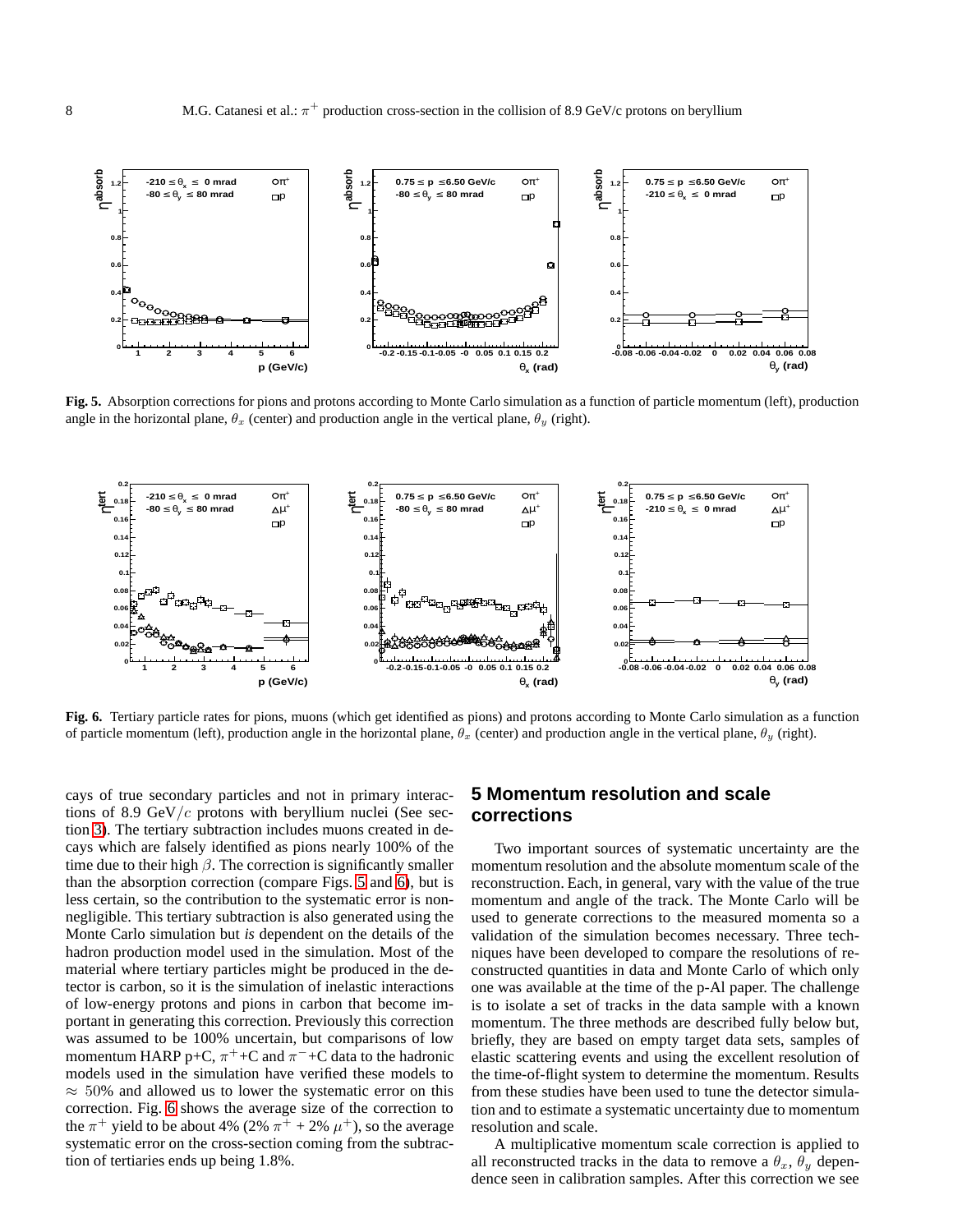no significant momentum mis-calibration beyond the 2% absolute momentum scale uncertainty estimated using the elastic scattering technique (see Sec. [5.2\)](#page-8-0). The minimum ratio of momentum bin width over momentum bin central value is 8%, four times this value. An average uncertainty on the  $\pi^+$  crosssection of 3.6% is estimated from this effect (the effect is dependent on the steepness of the pion and proton spectra, the size of the momentum bias and the momentum binning).

The resolution of the momentum measurement leads to smearing in the reconstructed pion spectrum. Momentum 'unsmearing' is performed in the analysis by using the Monte Carlo to generate a momentum migration matrix,  $M_{pp'}^{-1}(\theta')$  which describes how a reconstructed momentum value is distributed across bins of true momentum. The accuracy of this migration matrix, which is generated from Monte Carlo samples, depends upon two factors – the similarity of the underlying hadron distributions to those in the data and the agreement between the resolutions of reconstructed quantities in the data and Monte Carlo relative to the true momenta. The latter, the agreement between the resolutions of reconstructed quantities in data and Monte Carlo, is the topic of the next three subsections. The techniques developed have been used to tune parameters of the simulation to achieve good agreement. The first effect, the similarity of the hadron spectra to the data, therefore, will dominate the systematic error for this correction. We estimate a momentum resolution uncertainty by performing the cross-section analysis using migration matrices generated from Monte Carlo samples which use different hadronic models. The average uncertainty on the  $\pi^+$  cross-section estimated from this effect is 3.4%.

#### **5.1 Momentum calibration using empty target data sets**

The first method for calibrating the momentum reconstruction uses empty target data sets where the incoming beam momentum value acts as the known momentum. Fig. [7](#page-8-1) shows the result of such a study using empty target data and Monte Carlo samples for beam momenta of 1.5, 3.0, 5.0, 8.0, 8.9, 12.0, 12.9 and 15.0 GeV/c. The shape of the  $\sigma_p/p$  curve versus momentum is as expected, and the agreement between data and Monte Carlo is excellent. For the previous analysis [\[10\]](#page-18-6) only these 'test-beam data' were available, sampling the spectrometer response on the z-axis only. Now, additional methods have been used. A method using samples of elastic scattering events extends the range to larger angles while a method employing the time-of-flight detector covers the region of low momenta. Thus the full range of relevant angles and momenta is covered.

#### <span id="page-8-0"></span>**5.2 Momentum calibration using elastic scattering events**

The elastic scattering process provides one track in the forward direction with a momentum close to the beam momentum and a soft large angle proton. In p–p and  $\pi$ –p scattering the kinematics is fully determined by the measurement of the direction of one of the outgoing particles. The precision of the measurement of the angle of the forward scattered particle is

<span id="page-8-1"></span>

sufficient to predict the momentum of that particle without significant error. Elastic events can be readily selected by imposing combined criteria in the large angle and forward spectrometer. The main selection is the requirement of one and only one track in the TPC, identified as a proton, and exactly one track in the forward direction. Further constraints have been used, such as a match of the kinematics of these tracks and the selection of events with exactly the expected number of hits in the trigger counters and the barrel RPC detectors around the TPC. In these selections no constraints on the momentum measurement of the forward track has been set. The purity of the selection of the elastic scattering events used in this analysis can be estimated by studying the  $p-\theta$  distribution of the proton recoil tracks measured in the TPC. The two quantities are fully correlated for elastic scattering events. From the small number of events outside the expected region, one can estimate the background in the sample not to exceed 1%. The systematic error introduced by this background is negligible compared to the 2% estimated overall momentum calibration error.

Figure [8](#page-9-0) shows the results of an analysis of elastic events using 3 GeV/c, 5 GeV/c, and 8 GeV/c beams impinging on a hydrogen target. Incoming pion and proton data are combined. The left panel reveals a momentum offset in the data of about 2% at all momenta and in three angular regions, 30 mrad– 60 mrad, 60 mrad–100 mrad and 100 mrad–150 mrad. This 2% will contribute a systematic uncertainty to the final crosssection and will be discussed in Sec. [7.1.](#page-13-1) The right panel shows the RMS of the momentum measurement as a function of momentum in the same two angular regions. The resolution measured from data is compared to that in the Monte Carlo and, as with the empty target samples, the agreement is excellent.

The momentum scale and resolution measured with the elastic events extends the calibration toward larger angles than probed with the empty target data alone and make it possible to characterize the spectrometer over a larger range of its aperture.

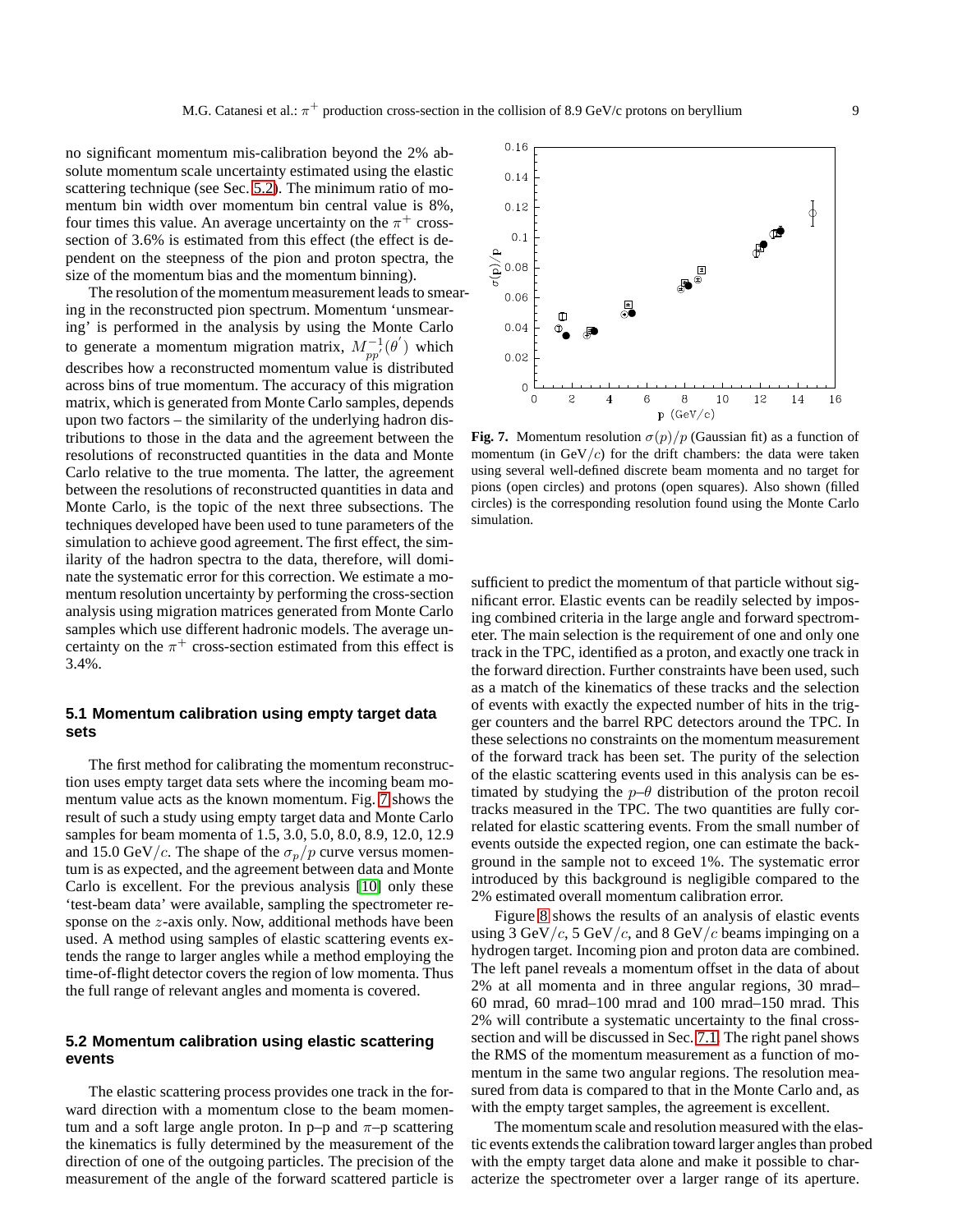

<span id="page-9-0"></span>**Fig. 8.** Momentum scale  $\Delta(p)/p$  and resolution  $\sigma(p)/p$  (Gaussian fit) as a function of momentum in three angular regions (circles: 30 mrad– 60 mrad; boxes: 60 mrad–100 mrad; diamonds 100 mrad–150 mrad). The data were taken using 3 GeV/ $c$ , 5 GeV/ $c$  and 8 GeV/ $c$  beams impinging on a hydrogen target. The top panel shows no significant momentum mis-calibration beyond the 2% absolute momentum scale uncertainty estimated using the elastic scattering technique. The bottom plot shows the resolutions from data (open symbols) compared with the corresponding Monte Carlo simulations (filled symbols). Incoming pion and proton data are combined.

However, the lowest momentum at which these data are available is  $3 \text{ GeV}/c$ , such that another method had to be developed to study the performance of the spectrometer for lower momentum particles.

#### **5.3 Momentum calibration using time-of-flight**

The TOFW system [\[12\]](#page-18-12) can be used to provide a momentum calibration in a momentum range where the dependence of the time-of-flight on the momentum for pions is much smaller than for protons and at the same time the resolution of the TOFW is better than the prediction of  $\beta$  for protons based on the momentum measurement. For protons the sensitivity to the momentum resolution is larger than all other dependencies in the beta resolution in the region 0.22 GeV/ $c < p <$ 2.0 GeV/c. The TOFW $\beta$  resolution is typically  $\sigma(\beta)/\beta$  = 0.005. The precision  $\sigma(\beta_{\text{pred}})/\beta$  in the calculation of  $\beta$  for protons ranges from 0.05 at 0.22 GeV/c to 0.005 at 2 GeV/c due to the momentum resolution which is of the order of 100 MeV/c in this range. Therefore the width of the  $\beta$  peak for a sample of protons selected in a small range in *measured momentum* shows a large sensitivity to the momentum resolution.

To exploit this feature for the determination of the momentum resolution at small momenta the time-response of the TOFW has to be measured for pions and protons separately. First a very clean sample of pions is selected. Particles of negative charge are selected for this purpose to provide negative pions. In principle, this sample can be contaminated by electrons and negative kaons. Antiprotons are expected to be negligible. At a momentum below the Cherenkov threshold for pions, electrons are rejected by retaining only particles without a signal in the Cherenkov detector. The remaining sample contains mainly  $\pi^-$  with a small background of K<sup>-</sup>. This kaon background is visible in the TOF spectrum and has been taken into account.



<span id="page-9-1"></span>**Fig. 9.** RMS momentum resolution as a function of momentum in four angular bins (circles: 30 mrad–60 mrad; boxes: 60 mrad–100 mrad; diamonds: 100 mrad–150 mrad; triangles: 150 mrad–200 mrad). Data are shown with open symbols; Monte Carlo with filled symbols.

At a momentum above the pion Cherenkov threshold, the  $\pi^-$  sample is selected by requiring a signal in the Cherenkov. Although the electron background is expected to be small at these momenta, a selection with the calorimeter is used to reject them. The same selection is also used at momenta below Cherenkov threshold in addition to the rejection with the Cherenkov detector. Thus a sufficiently clean sample of negative pions can be obtained in the whole momentum range.

From the sample of positive particles, positrons are removed by the selection using the electron identifier. Below Cherenkov threshold only particles without signal in the Cherenkov are used. This selection retains protons, kaons and pions below pion Cherenkov threshold and only protons and kaons above the threshold. The precision of the TOFW is sufficient to provide a good separation of pions and protons below pion Cherenkov threshold. Thus, in the whole range relevant for the experiment a clean sample of protons can be obtained, albeit with a small contamination of kaons. As mentioned above, the measurement with the negative pions characterizes the TOFW response, both its absolute time and its time resolution. The negative pions also provide a perfect prediction for the behavior of the TOFW measurement for the positive pions.

The measurement of the properties of the momentum determination in the spectrometer is then obtained by selecting small regions (bins) of measured momentum and fitting the  $\beta$ spectrum of protons with a function which takes into account the width of the momentum bin, the calibrated  $\beta$  resolution and as a free parameter the momentum resolution. The results for data and Monte Carlo and in four angular regions are shown in Fig. [9.](#page-9-1) The resolution measured should be interpreted as an RMS of the momentum resolution and is larger than the  $\sigma$  of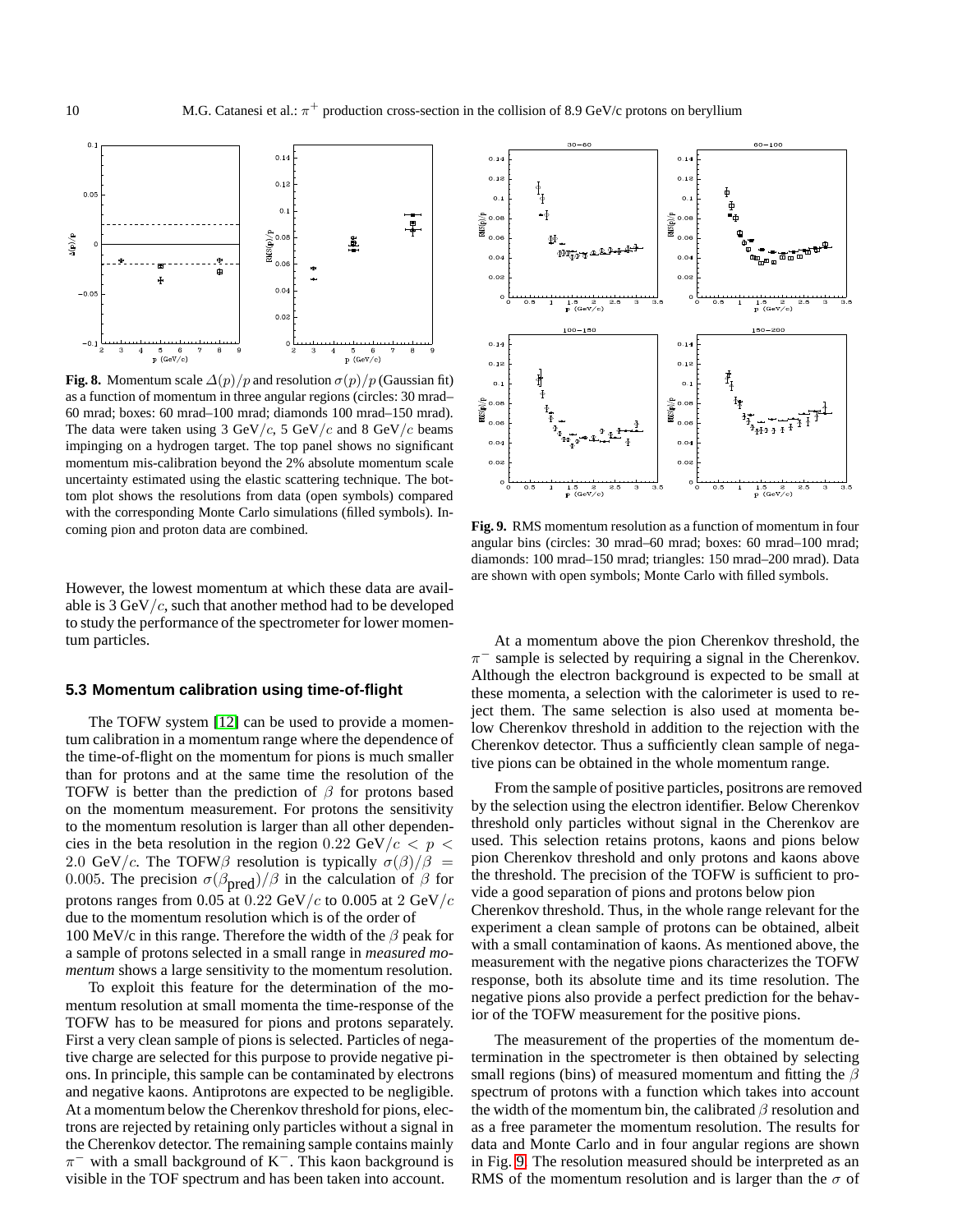the Gaussians fitted to the direct beam data using the runs without target, but consistent with the RMS of the latter.

Combining information from these three techniques one is able to map out the momentum resolution and scale in both data and Monte Carlo for comparison. The results indicate good agreement across a range of momenta and angles allowing us to utilize the Monte Carlo simulation to generate the momentum resolution correction matrix,  $M_{pp'}^{-1}(\theta')$ .

#### <span id="page-10-0"></span>**6 Particle identification**

The particle identification method used here follows exactly that used in the analysis of the p-Al data [\[10\]](#page-18-6). However, a significant improvement in efficiency and purity of the PID and, consequently, a large reduction in the systematic uncertainties on the cross-section have been realized by improving the association of PID detector hits with reconstructed tracks. We include here a description of the PID method for completeness and clarity and a full explanation of how detector hits are selected follows in the next section.

#### **6.1 The pion-proton PID estimators and PID efficiency calculation**

The analysis uses particle identification information from the time-of-flight and Cherenkov PID systems; the discrimination power of time-of-flight below 3 GeV/ $c$  and the Cherenkov detector above 3 GeV/ $c$  are combined to provide powerful separation of pions and protons. The calorimeter is presently used only for separating pions and electrons when characterizing the response of the other detectors. The resulting efficiency and purity of pion identification in the analysis region is excellent.

Particle identification is performed by determining the probability that a given track is a pion or a proton based on the expected response of the detectors to each particle type and the measured response for the track. Information from both detectors is combined for maximum discrimination power using a Bayesian technique,

<span id="page-10-1"></span>
$$
P(\alpha|\beta, N_{\text{pe}}, p, \theta) = \frac{P(\beta, N_{\text{pe}}|\alpha, p, \theta) \cdot P(\alpha|p, \theta)}{\sum_{i=\pi, p, \dots} P(\beta, N_{\text{pe}}|i, p, \theta) \cdot P(i|p, \theta)}.
$$
\n(4)

where  $P(\alpha|\beta, N_{\text{pe}}, p, \theta)$  is the probability that a track with reconstructed velocity  $\beta$ , number of associated photo-electrons  $N_{\text{pe}}$ , and momentum and angle p and  $\theta$  is a particle of type  $\alpha$ .  $P(i|p, \theta)$  is the so-called prior probability for each particle type, i, and is a function of p and  $\theta$ . In the Bayesian approach, the priors represent one's knowledge of the relative particle populations before performing a measurement. Finally,  $P(\beta, N_{\text{pe}}|i, p, \theta)$  is the expected response ( $\beta$  and  $N_{\text{pe}}$ ) of the PID detectors for a particle of type  $i$  and momentum and angle  $p, \theta$ .

The following simplifications are applied to Eq. [4.](#page-10-1) First, we will assume no a priori knowledge of the underlying pion/proton spectra; that is, the prior distributions will be flat and equal everywhere,  $P(i|p, \theta) = 1$  for all p,  $\theta$ . This allows the priors to be dropped from the expression, but the PID estimator no longer has a full probabilistic interpretation and cannot be directly used to estimate the particle yields. One could iterate the probability distributions to determine the yields. Alternatively, one can build the PID estimator for each track independently, and an efficiency and migration must be determined for a given cut on the estimator value,  $P_{\text{track}} > P_{\text{cut}}$ . We will see that the necessary corrections are small and the systematic uncertainty is negligible compared to other sources, making this approach adequate. Second, we will consider the response functions of the different PID detectors as independent and can therefore factorize the probability into separate terms for the TOFW and CHE. Third, with the new detector hit selections, the time-offlight and Cherenkov detector responses show no angular dependence allowing  $\theta$  to be removed from the above expression. Finally, we will only consider pions and protons as possible secondary particle types. Monte Carlo simulation shows other potential backgrounds to a  $\pi^+$  yield measurement to be small.

<span id="page-10-3"></span>
$$
P(\alpha|\beta, N_{\text{pe}}, p) =
$$
  
\n
$$
P(\beta|\alpha, p) \cdot P(N_{\text{pe}}|\alpha, p)
$$
  
\n
$$
\overline{P(\beta, |\pi, p) \cdot P(N_{\text{pe}}|\pi, p) + P(\beta|\mathbf{p}, p) \cdot P(N_{\text{pe}}|\mathbf{p}, p)}
$$
 (5)

where  $P(\alpha|\beta, N_{\text{pe}}, p)$  is the PID estimator for a track with reconstructed  $\beta$ ,  $\dot{N}_{\text{pe}}$  and p to be of type  $\alpha$  and  $P(\beta|p, p)$  and  $P(N_{\text{pe}}|p, p)$  are the response functions for the TOFW and CHE, respectively, which will be fully described below. Pions are selected by making a cut in this PID variable, equal to 0.6 in the present analysis.

The efficiency for pion selection and the migration between pions and protons can be calculated analytically from the parametrized detector response functions for a given cut in probability. These corrections consist (for each momentum bin) of a 2x2 matrix (PID efficiency matrix)

<span id="page-10-2"></span>
$$
\begin{pmatrix} \pi \\ p \end{pmatrix}_{\text{rec}} = \begin{pmatrix} M_{\pi\pi} M_{\pi p} \\ M_{p\pi} M_{pp} \end{pmatrix} \cdot \begin{pmatrix} \pi \\ p \end{pmatrix}_{\text{true}} , \qquad (6)
$$

where  $M_{\pi\pi}$  and  $M_{\text{pp}}$  are the efficiencies for correctly identifying pions and protons, respectively, and  $M_{\pi \text{p}}$  and  $M_{\text{p} \pi}$  are the migration terms of true protons identified as pions and true pions identified as protons, respectively. The full covariance matrix (16 terms) of the PID efficiency matrix is also computed analytically. This calculation is explained fully in [\[11\]](#page-18-13). The final expression for the PID efficiency–migration matrix elements reads:

<span id="page-10-4"></span>
$$
M_{ij} = \sum_{S_c=0,1} C_j^{S_c} \left[ \int_{\beta_{\pi}^{S_c},0}^{\infty,\beta_{\mathbf{p}}^{S_c}} d\beta \ G_j(\beta) + \omega_j^{\pi \mathbf{p}} \cdot S(P_i^{S_c}|\text{CHE} > P_{\text{cut}}) \right],
$$
\n(7)

where  $C_j^{S_c}$  is the Cherenkov efficiency (Fig. [15\)](#page-13-2),  $G_j(\beta)$  and  $\omega_j^{\pi p}$  are the Gaussian (Fig. [12\)](#page-12-0) and non-Gaussian contributions to the beta response, respectively, and  $S(P_i^{S_c}|_{\text{CHE}} > P_{\text{cut}})$  is a step function controlling the integration of the non-Gaussian part,  $\omega$ .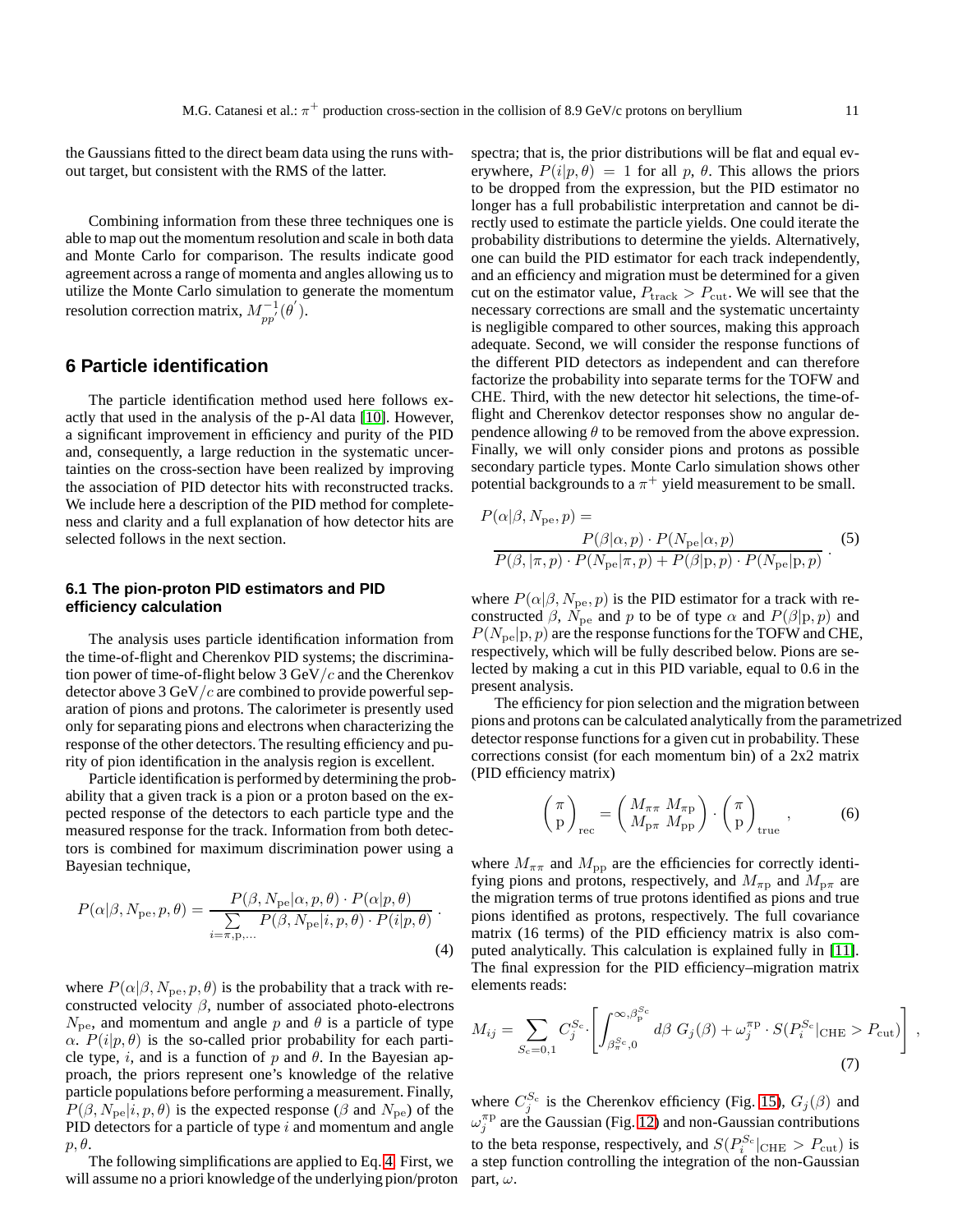The 2x2 matrix of Eq. [6](#page-10-2) is easily inverted for converting reconstructed yields into true yields of pions and protons. The elements of the matrix in Eq. [6](#page-10-2) are shown in Fig. [16](#page-13-3) as a function of particle momentum. The pion efficiencies are >95% and the proton-pion migrations are all less than 1%. But first we must desribe the detector response functions that are a key input to the efficiency and migration calculations.

#### **6.2 PID detector hit selection and response functions**

This section describes the quality criteria applied to select PID detector hits and the resulting response functions for pions and protons. Previously, PID detector hits have been associated with reconstructed tracks based only on a geometrical matching criterion. A Kalman filter package is used to extrapolate each track to the plane of each detector, and this position is compared to the reconstructed  $x, y$  positions of all reconstructed hits in that detector. The detector hit with the best matching  $\chi^2$  was then assigned to that track. In this scheme the reconstruction can associate a single detector hit with multiple tracks and each track likely has additional candidate detector hits which are being ignored. In particular, in [\[10\]](#page-18-6) it was seen that a fraction of protons had a non-negligible amount of associated photo-electrons due to light from pions or electrons being wrongly associated with proton tracks. Also in [\[10\]](#page-18-6) the TOFW response function contained a non-gaussian component where  $\approx$ 10% of reconstructed  $\beta$  fell greater than 5 $\sigma$  from the mean expectation and could not be used for identification. Additional criteria have been developed for selecting PID detector hits to address these issues and have led to a reduction in PID backgrounds by as much as a factor of 10 in some regions of phase space. This is the source of the drastic improvement in PID systematics since our previous publication (3.5% to 0.5%). The PID hit selection is described in detail below.

#### <span id="page-11-0"></span>6.2.1 Time-of-flight response

A time-of-flight measurement is required for particle identification in this analysis. It was discovered, due to the presence of a significant, almost flat background far from the Gaussian peaks in the  $\beta$  distributions, that a more strict set of selection cuts was required to ensure a quality time-of-flight measurement. The small efficiency loss due to this selection can be measured directly from the data and will be combined with the tracking efficiency discussed above to form an overall reconstruction efficiency,

$$
\varepsilon^{\text{recon}} = \varepsilon^{\text{track}} \cdot \varepsilon^{\text{TOFW-match}} \,. \tag{8}
$$

Each track can have multiple time-of-flight measurements  $(TOFW - t_0)$  associated with it in the reconstruction. It is possible for a single hit to match with multiple tracks if the tracks are close enough together when hitting the wall. It is also possible that electromagnetic showers associated with a particle passing through detector material can create additional hits beyond the primary hit caused by the hadron of interest. To minimize inaccurate time measurements due to these effects, the

 **of hit matching <sup>2</sup>**χ **0 2 4 6 8 10 0 2000 4000 6000 8000 10000 12000 14000 16000 18000 mips (PMT1+PMT2) 0 0.5 1 1.5 2 2.5 3 3.5 4 0 500 1000 1500 2000 2500 3000 3500**

<span id="page-11-1"></span>**Fig. 10.** TOFW hit reconstructed variables. The left panel shows the distribution of the  $\chi^2$  between the extrapolated track position and the reconstructed scintillator hit position. The right panel shows the total reconstructed number of minimum ionizing particles (mips) from the two PMTs on the scintillator volume that was hit. Time-of-flight hits are selected by requiring a  $\chi^2 \leq 6$  and number of mips  $\geq 1.5$  (see the text).

time-of-flight candidates for each track are time-ordered and the earliest hit passing the following criteria is selected:

- **–** if the track shares the TOFW hit with another track, it must have the better geometric matching  $\chi^2$ ;
- $\chi^2$  of the geometrical matching between the track and TOFW hit  $\leq 6$ ;
- **–** total reconstructed number of minimum ionizing particles (mips) from the two PMTs in a hit  $\geq 1.5$ .

The  $\chi^2$  distribution for track-TOFW hit matching and the total pulse-height distribution for this data set are shown in Fig. [10.](#page-11-1)

Having applied these criteria to time-of-flight measurements we must understand the associated efficiency loss as well as the remaining level of non-Gaussian component to the  $\beta$  spectrum. Each of these have been carefully measured and the needed corrections applied.

The efficiency is measured from the data by using a sample of reconstructed tracks which leave a signal in the calorimeter (downstream of the scintillator wall) and asking how often a time-of-flight measurement passing selection cuts is found. Fig. [11](#page-12-1) shows the matching efficiency for data and Monte Carlo to be flat in momentum and around 95% in the data. This efficiency is combined with the tracking efficiency to provide the total analysis track reconstruction efficiency. The efficiencies generated from the data themselves have been used in the analysis for the results being presented here.

Having applied these selection criteria we must characterize the response of the time-of-flight detector for different particle types. The  $\beta$  response has been parameterized by a Gaussian function. A method has been developed to extract the parameters of this function directly from the data and has already been described in [\[10\]](#page-18-6) and [\[11\]](#page-18-13). The method was applied to both data and Monte Carlo events and the results are shown in Fig. [12.](#page-12-0) The figure shows a small bias in the simulation of the time-of-flight resolution for protons above  $\approx 2 \text{ GeV}/c$ , resulting in a particle identification efficiency bias of about 0.5% (see Fig. [16\)](#page-13-3). To avoid any bias introduced by the simulation of the time-of-flight system, the response functions as determined from data are used in the analysis of data.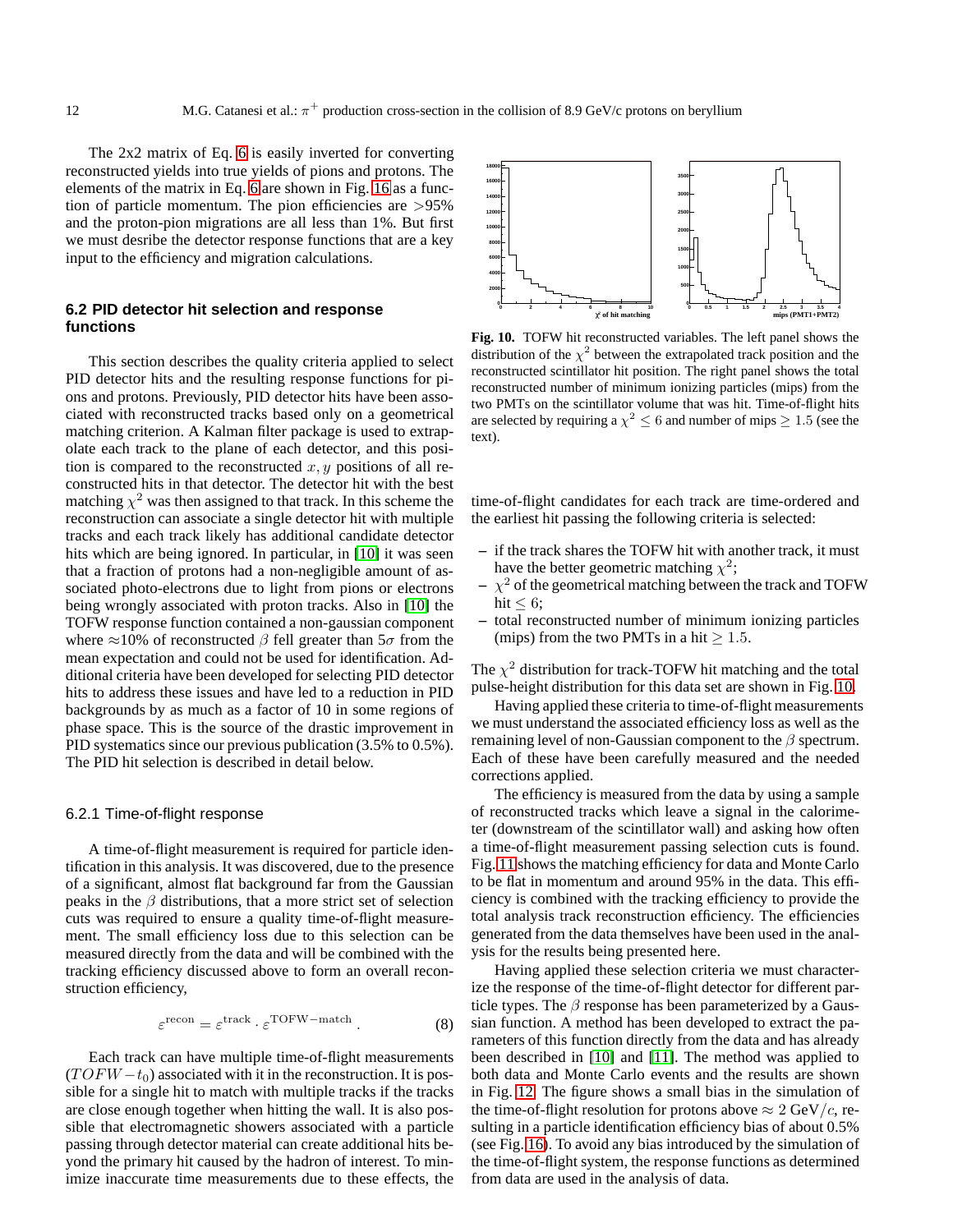

<span id="page-12-1"></span>**Fig. 11.** TOFW matching efficiency as a function of particle momentum (left) and production angle in the horizontal plane,  $\theta_x$  (right) as measured from data and Monte Carlo. The TOFW matching efficiency does not have the momentum dependence of the tracking efficiency, but does exhibit the same effects of geometric acceptance as the drift chambers as seen in the right,  $\theta_x$ , plot. Note the present analysis is performed using tracks in the range  $-0.210$  rad  $\leq \theta_x \leq 0$  rad where the acceptance is flat in momentum.

Additionally, there is a small rate of non-Gaussian timeof-flight measurements, called "β-outliers", which must be accounted for separately.  $\beta$ -outliers are defined as time-of-flight measurements greater than  $5\sigma$  from the mean of the expected  $\beta$ response function. This small, non-Gaussian component of the time-of-flight response, shown in Fig. [13,](#page-12-2) has been fully accounted for in the PID efficiency calculation described above. It should be noted that, due to the improvements in the hit selection criteria being described here, the  $\beta$ -outlier effect as de-scribed in [\[10\]](#page-18-6) has been reduced from ∼10% to ∼1–3% since that publication. The outlier rate is the largest contribution to the systematic error coming from particle identification, and with this improvement PID now makes a negligible contribution to the total systematic error in the cross-section analysis.



<span id="page-12-0"></span>**Fig. 12.**  $\beta$  response for pions and protons as measured from data and Monte Carlo. The left panel shows the mean beta values with the error bars representing the width of the Gaussian distribution. The right panel highlights the width of the distributions and shows how the resolution asymptotically approaches  $\approx 0.006$ . The solid points are the response as measured from data; the dashed histograms are the response as measured from Monte Carlo.



<span id="page-12-2"></span>**Fig. 13.** Pion (left) and proton (right) β-outlier rates as a function of momentum. The pion outlier rate has been measured from the data; the proton outlier rate is estimated using the Monte Carlo. In reference [\[11\]](#page-18-13) it has been demonstrated that no bias is seen when using the Monte Carlo to calculate the outlier rate.

#### 6.2.2 Cherenkov response

The Cherenkov detector is used to veto electrons below 3  $GeV/c$  and to differentiate pions from protons above 3 GeV/ $c$ .

Below 3 GeV/ $c$  the Cherenkov signal is not used in the calculation of the particle identification probability according to Eq. [5,](#page-10-3) but instead electrons are removed by a simple veto of tracks with greater than 15 photo-electrons. Fig. [14](#page-13-4) demonstrates the effect of the electron veto cut. The left panel shows the  $e/\pi$  ratio in the Monte Carlo before and after applying the 15 photo-electron cut below 3 GeV/ $c$ . The remaining electron contamination is less than 1% everywhere, and less than 0.5% in the region where the veto is applied. One expects a very small efficiency loss for pions and protons due to this cut in photo-electrons and this is also shown in Fig. [14.](#page-13-4) Approximately 1% of pions and protons do not pass the electron veto; a correction has been applied in the present analysis.

Above 3 GeV/ $c$  the Cherenkov is a powerful discriminator of pions and protons. (Monte Carlo simulations indicate that there are a negligible number of electrons above  $3 \text{ GeV}/c$  and these are thus ignored.) Presently the Cherenkov is being used digitally. That is the spectral information of the light output is not being used. Instead we define a signal as an associated hit with greater than 2 photo-electrons. Two or less is considered no signal. Based on this definition we determine the efficiency for pions and protons to have a signal in the Cherenkov as a function of particle momentum. Fig. [15](#page-13-2) shows the expected response for pions and protons in the Cherenkov both above and below the pion threshold. Above threshold the Cherenkov is greater than 99% efficient for pions. The small efficiency for protons and pions below threshold of around 1.5% is due to false associations with light generated by other particles in the event.

Using the characterized responses of the TOFW and CHE detectors we can calculate the PID estimator for reconstructed tracks given in Eq. [5](#page-10-3) and the efficiency-migration matrix elements given by Eq. [7](#page-10-4) and shown in Fig. [16.](#page-13-3)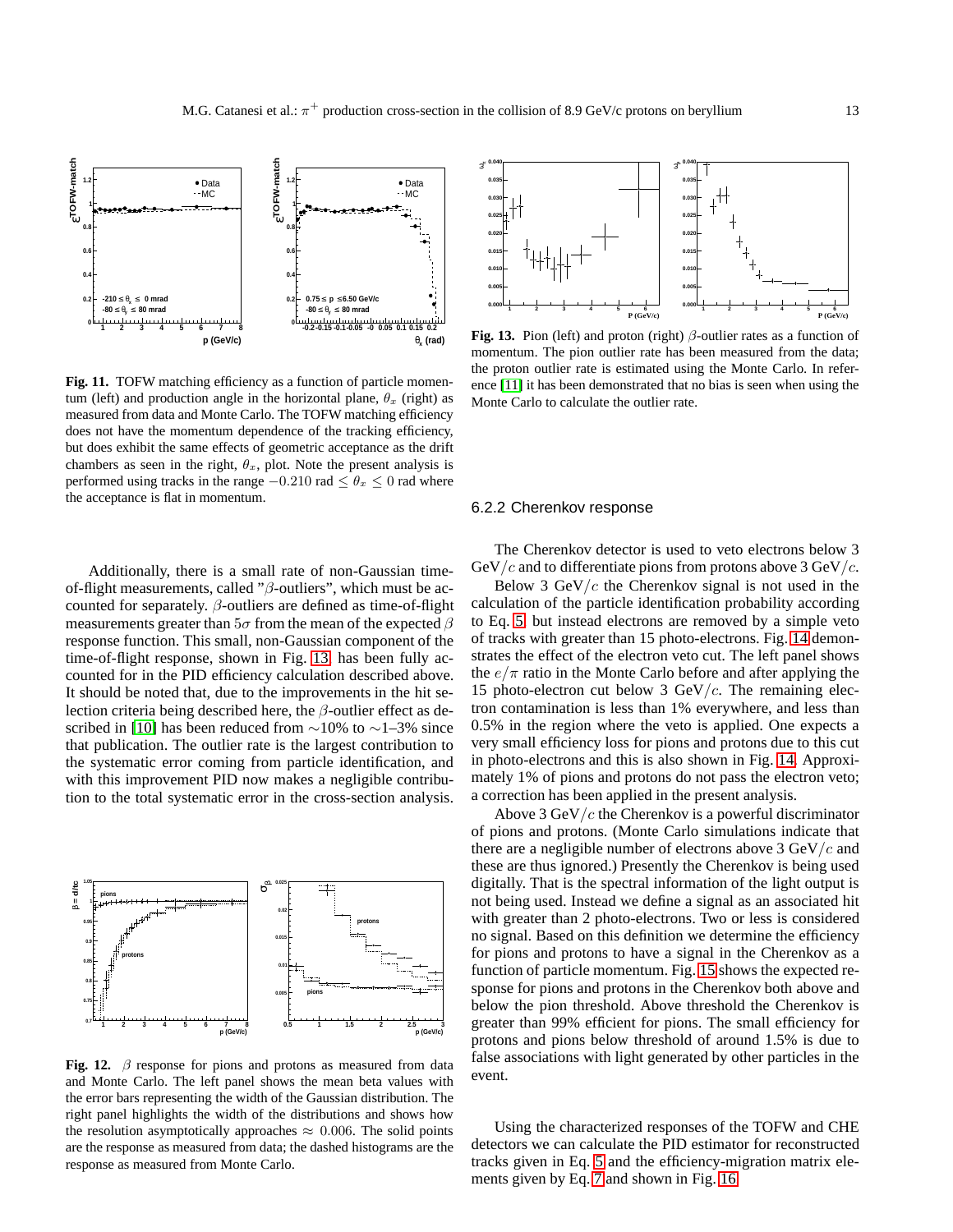

<span id="page-13-4"></span>**Fig. 14.** The left panel shows the  $e/\pi$  ratio from a Monte Carlo simulation before (solid points) and after (open squares) the application of a 15 photo-electron cut. This cut reduces the electron contamination to 0.5% or less in the region where it is applied. The right panel shows the efficiency for pions (solid points) and protons (open squares) to pass the 15 photo-electron cut below 3 GeV/c, and is  $\approx 99\%$  for both.



<span id="page-13-2"></span>**Fig. 15.** Cherenkov response for pions (left) and protons (right). The points are the efficiencies for a track to have an associated Cherenkov hit with greater than 2 photo-electrons. The threshold for pions at around 2.6 GeV/ $c$  is clearly visible (note the log scale). The small efficiency for protons and below threshold pions of around 1.5% is due to false associations with light generated by other particles in the event.

## <span id="page-13-0"></span>**7 Physics results**

Applying corrections to the raw yields as described in the previous sections and according to Eq. [3,](#page-4-2) we have calculated the double-differential inelastic cross-section for the production of positive pions from collisions of 8.9 GeV/ $c$  protons with beryllium in the kinematic range from 0.75 GeV/ $c \leq$  $p_{\pi} \leq 6.5$  GeV/c and 0.030 rad  $\leq \theta_{\pi} \leq 0.210$  rad.

Systematic errors have been estimated and will be described below. A full  $(13 \times 6)^2 = 6048$  element covariance matrix has been generated to describe the correlation among bins. The data are presented graphically as a function of momentum in 30 mrad angle bins in Fig. [17](#page-14-0) and 1D projections onto the momentum and angle axes are shown in Fig. [18.](#page-14-1) The central values and square-root of the diagonal elements of the covariance matrix are listed in Table [5.](#page-19-0)



<span id="page-13-3"></span>**Fig. 16.** Particle ID efficiency and migration matrix elements as a function of momentum. Upper left is the pion identification efficiency,  $M_{\pi\pi}$ . Upper right is the proton to pion migration,  $M_{\pi p}$ . Lower left is the pion to proton migration,  $M_{p\pi}$ . Lower right is the proton identification efficiency,  $M_{\text{pp}}$ . Points with errors are the values calculated from data. The dashed histograms are those determined from the Monte Carlo. The slight data-Monte Carlo bias seen above 2.5 GeV/c results from the bias seen in the TOFW simulation. The values determined from data have been used in the analysis to avoid sensitivity to this bias.

#### <span id="page-13-1"></span>**7.1 Error estimation**

A full systematic error evaluation has been performed on these data in order to estimate the accuracy of the measurement being presented. Statistical errors from both the beryllium target data and the 8.9 GeV/ $c$  empty target data set used to subtract non-target backgrounds are also included.

The uncertainties associated with the various corrections applied have been estimated through a combination of analytical and Monte Carlo techniques. The approach used here has largely followed the methods of [\[10\]](#page-18-6). There are eight sources of systematic uncertainty considered which can be grouped into three basic categories: track yield corrections, PID, and momentum reconstruction.

Only the PID uncertainties have been calculated analytically. The covariance matrices of the PID efficiency-migration matrices described in Sec. [6](#page-10-0) have been calculated and the errors propagated. The cross-section uncertainties from the other sources are estimated by performing the cross-section calculation N times for N variations of each correction applied. The fully correlated error matrix for each correction is then built from the N cross-section results,

$$
E_{ij}^{\alpha} = \frac{1}{N} \sum_{n=1}^{N} \left[ \frac{d^2 \sigma_{\text{CV}}^{\pi}}{dp d \Omega} - \frac{d^2 \sigma_{\alpha,n}^{\pi}}{dp d \Omega} \right]_i \times \left[ \frac{d^2 \sigma_{\text{CV}}^{\pi}}{dp d \Omega} - \frac{d^2 \sigma_{\alpha,n}^{\pi}}{dp d \Omega} \right]_j
$$
\n(9)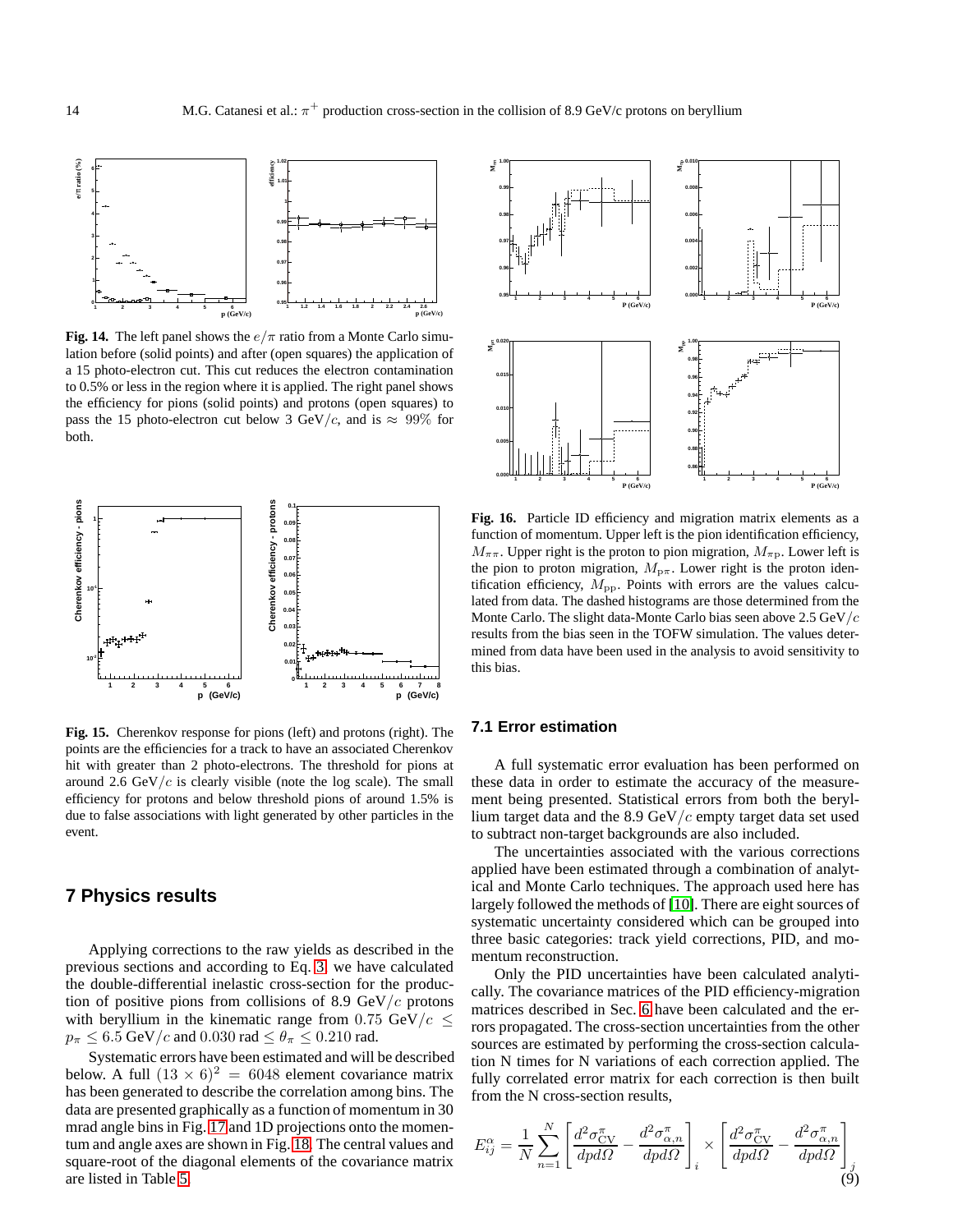

<span id="page-14-0"></span>**Fig. 17.** Measurement of the double-differential production crosssection of positive pions,  $d^2 \sigma^{\pi^+}/dp d\Omega$ , from 8.9 GeV/c protons on beryllium as a function of pion momentum,  $p$ , in bins of pion angle,  $\theta$ , in the laboratory frame. The error bars shown include statistical errors and all (diagonal) systematic errors. The dotted histograms show the extended Sanford-Wang parametrization of Eq. [14](#page-15-0) with parameter values given in Table [3.](#page-16-1)



<span id="page-14-1"></span>**Fig. 18.** Projections of the double-differential cross-section results onto the momentum axis integrated over the angular range 30 mrad  $\leq$  $\theta$  < 210 mrad (left) and onto the angle axis integrated over the momentum range  $0.75 \text{ GeV}/c \leq p < 6.5 \text{ GeV}/c$  (right). Projections for the best-fit extended Sanford-Wang parametrization are also shown, as indicated by dotted histograms.

where *i* and *j* label bins of  $(p, \theta)$ ,  $E_{ij}^{\alpha}$  is the *i*, *j*<sup>th</sup> element of one of the error matrices (labeled  $\alpha$ ),  $d^2 \sigma_{CV}^{\pi}/(dpd\Omega)$  is the central value for the double-differential cross-section measurement and  $d^2 \sigma_{\alpha,n}^{\pi}/(dpd\Omega)$  is the cross-section result from the  $n^{th}$  variation for the  $\alpha^{th}$  systematic. For example, to estimate the cross-section uncertainty arising from the absorption correction, 100 analyses are performed where only the absorption correction is randomly fluctuated 100 times with an RMS of 10%. This 10% is the uncertainty of the absorption correction as described in Sec. [4.4.](#page-6-1) The total error matrix is just the sum of the  $\alpha$  matrices,  $E_{ij} = \sum_{\alpha} E_{ij}^{\alpha}$ .

The full  $78 \times 78$  elements of the covariance matrix will not be published here, but to characterize the uncertainties on this measurement we show the square-root of the diagonal elements of the covariance matrix plotted on the data points in Fig. [17.](#page-14-0) Fig. [19](#page-17-0) shows the fractional uncertainty (again diagonal) for each  $(p, \theta)$  bin. The total error as well as the contributions from statistical errors, track yield corrections and momentum reconstruction are shown. Additionally, we define a dimensionless quantity,  $\delta_{\text{diff}}$ , expressing the typical diagonal error on the double-differential cross-section

$$
\delta_{\text{diff}} \equiv \frac{\sum_{i} E_{ii}}{\sum_{i} (d^2 \sigma_{\text{CV}}^{\pi} / (dp d \Omega))_i}
$$
(10)

We also define the fractional error on the total integrated pion cross-section in the range of the measurement (0.75 GeV/ $c \leq$  $p < 6.5$  GeV/c, 30 mrad  $\leq \theta < 210$  mrad),  $\delta_{\rm int}$ :

$$
\delta_{\rm int} \equiv \frac{\sqrt{\sum_{i,j} (dpd\Omega)_i E_{ij} (dpd\Omega)_j}}{\sum_i (d^2 \sigma^{\pi})_i} , \qquad (11)
$$

where  $(d^2\sigma^{\pi})_i$  is the double-differential cross-section in bin i,  $(d^2\sigma^{\pi}/(dpd\Omega))_i$ , multiplied by its corresponding phase space element  $(dpd\Omega)_i$ .  $E_{ij}$  is the covariance matrix evaluated for the double-differential cross-section data.

For example, the 30%–40% absorption correction (see Fig. [5\)](#page-7-1) with a 10% uncertainty results in an average diagonal error of 3.6% on the cross-section, as one expects. The uncertainty on the integrated cross-section is approximately the same since this correction is a fully correlated yield adjustment.

Table [2](#page-15-1) summarizes these quantities for each of the various error sources considered with a typical total uncertainty of 9.8% on the double-differential cross-section values being reported and a 4.9% uncertainty on the total integrated crosssection.

#### **7.2 Parametrization of pion production data**

Sanford and Wang [\[16\]](#page-18-14) have developed an empirical parametrization for describing the production cross-sections of mesons in proton-nucleus interactions. This parametrization has the functional form:

<span id="page-14-2"></span>
$$
\frac{d^2\sigma(\mathbf{p} + \mathbf{A} \to \pi^+ + X)}{dpd\Omega}(p,\theta) = \exp[A]p^{c_2}(1 - \frac{p}{p_{\text{beam}}}), (12)
$$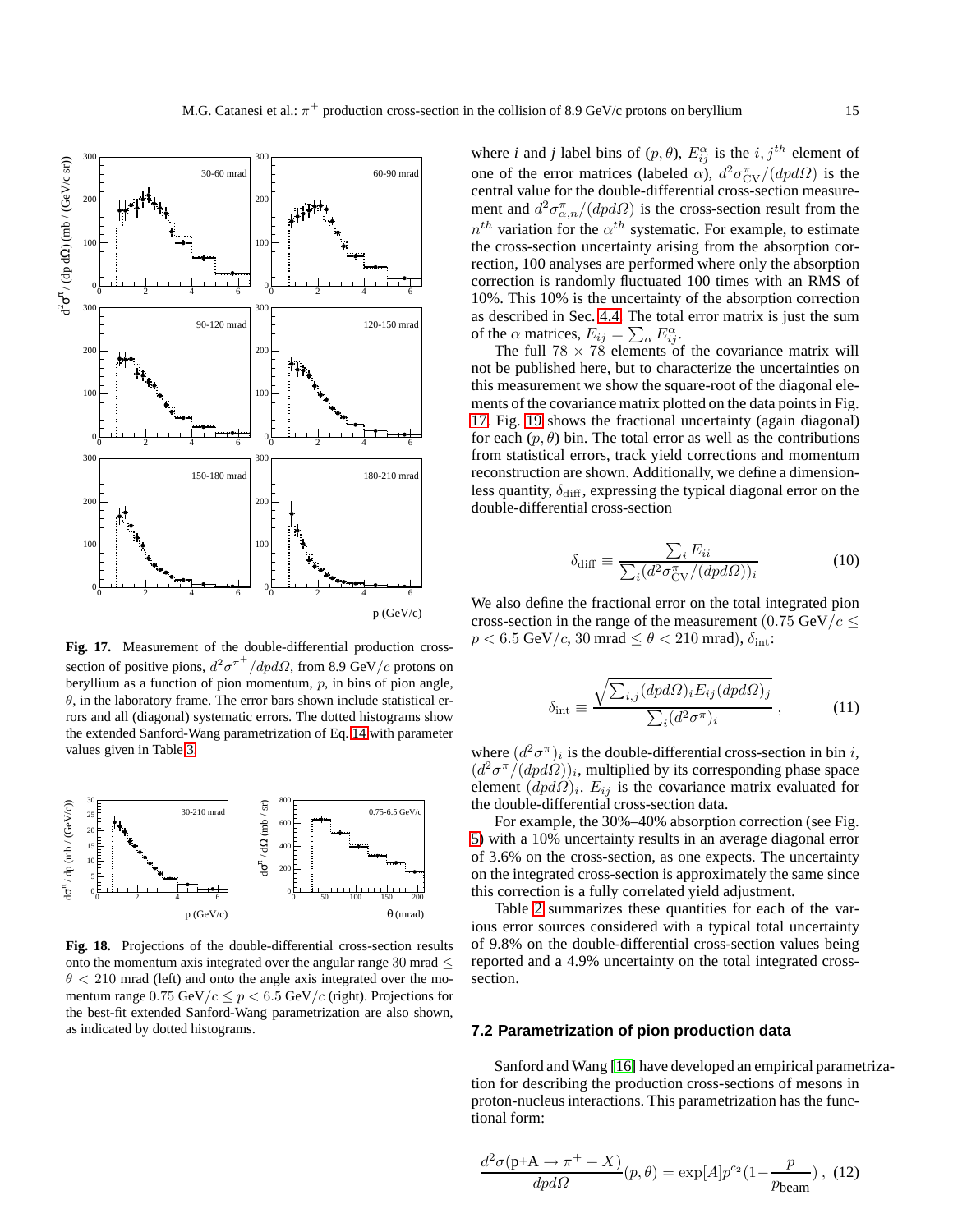| <b>Error Category</b>      | Comment on method for estimating error                                                                      | $\delta_{\text{diff}}^{\pi}$ (%) | $\delta_{\rm int}^{\pi}$ (%) |
|----------------------------|-------------------------------------------------------------------------------------------------------------|----------------------------------|------------------------------|
| <b>Statistical Errors:</b> |                                                                                                             |                                  |                              |
| Be target statistics       | statistical error                                                                                           | 4.2.                             | 0.6                          |
| Empty target subtraction   | statistical error                                                                                           | 4.6                              | 0.6                          |
| Sub-total                  |                                                                                                             | 6.3                              | 0.8                          |
| Track yield corrections:   |                                                                                                             |                                  |                              |
| Reconstruction efficiency  | stat of tracking efficiency computation sample                                                              | 1.3                              | 0.8                          |
| Pion, proton absorption    | 10% uncertainty on $\pi$ , p absorption rates                                                               | 3.6                              | 3.7                          |
| Tertiary subtraction       | 50% uncertainty on tertiary production rate                                                                 | 1.8                              | 1.8                          |
| Empty target subtraction   | 5% uncertainty on empty target subtraction normalization                                                    | 1.3                              | 1.2                          |
| Sub-total                  |                                                                                                             | 4.6                              | 4.3                          |
| Particle Identification:   |                                                                                                             |                                  |                              |
| Electron veto              | stat of electron veto efficiency computation sample                                                         | 0.2                              | ${<}0.1$                     |
| Pion, proton ID correction | analytical propagation of errors from parameterized<br>PID detector response functions as described in [11] | 0.4                              | 0.1                          |
| Sub-total                  |                                                                                                             | 0.5                              | 0.1                          |
| Momentum reconstruction:   |                                                                                                             |                                  |                              |
| Momentum scale             | 2% uncertainty on absolute momentum scale                                                                   | 3.6                              | 0.1                          |
| Momentum resolution        | different hadronic generators used to generate correction                                                   | 3.4                              | 1.0                          |
| Sub-total                  |                                                                                                             | 5.2                              | 1.0                          |
| Overall normalization:     | targeting eff., fully correlated recon. and PID contributions                                               | 2.0                              | 2.0                          |
| Total                      |                                                                                                             | 9.8                              | 4.9                          |

<span id="page-15-1"></span>**Table 2.** Summary of the uncertainties affecting the double-differential cross-section ( $\delta$ <sub>diff</sub>) and integrated cross-section ( $\delta$ <sub>int</sub>) measurements (defined in text).

where:

<span id="page-15-2"></span>
$$
A = c_1 - c_3 \frac{p^{c_4}}{p_{\text{beam}}^{c_5}} - c_6 \theta (p - c_7 p_{\text{beam}} \cos^{c_8} \theta) , \quad (13)
$$

and  $X$  denotes any system of other particles in the final state,  $p_{\text{beam}}$  is the proton beam momentum in GeV/c, p and  $\theta$  are the  $\pi^+$  momentum and angle in units of GeV/c and radians, respectively,  $d^2\sigma/(dpd\Omega)$  is expressed in units of mb/(GeV/c)/sr,  $d\Omega \equiv 2\pi d(\cos\theta)$ , and the parameters  $c_1, \ldots, c_8$  are obtained from fits to meson production data.

The parameter  $c_1$  is an overall normalization factor, the four parameters  $c_2, c_3, c_4, c_5$  describe the momentum distribution of the secondary pions in the forward direction, and the three parameters  $c_6$ ,  $c_7$ ,  $c_8$  describe the corrections to the pion momentum distribution for pion production angles that are different from zero.

The  $\pi^{+}$  production data reported here have been fitted to the empirical Sanford-Wang formula. In the  $\chi^2$  minimization procedure, seven out of these eight parameters were allowed to vary. The parameter  $c_5$  was fixed to the conventional value  $c_5 \equiv$  $c<sub>4</sub>$ , since the cross-section dependence on the proton beam momentum cannot be addressed by the present HARP data-set, which includes exclusively measurements taken at  $p_{\text{beam}}$  = 8.9 GeV/c. In the  $\chi^2$  minimization, the full error matrix was used. The goodness-of-fit of the Sanford-Wang parametrization hypothesis for the HARP results can be assessed by considering the best-fit  $\chi^2$  value of  $\chi^2_{\text{min}} = 248$  for 71 degrees of freedom, indicating a very poor fit quality. In particular, inspection of the HARP inclusive pion production double-differential cross-section, and resulting Sanford-Wang parametrization,

points to a description of the ratio  $g(\theta)$  of the pion momentum distribution at  $\theta \neq 0$  with respect to the  $\theta = 0$  pion momentum distribution that is more complicated than what can be accommodated within the Sanford-Wang formula, where this ratio is given by  $g(\theta) = \exp[-c_6\theta(p - p_c)]$ , with  $p_c \equiv$  $c_7p_{\text{beam}}\cos^{c_8}\theta.$ 

Given the poor description of this HARP pion production data-set in terms of the original Sanford-Wang parametrization, we explored alternative functional forms. We found a significantly better representation of the data by adopting a simple generalization of the Sanford-Wang formula, obtained by introducing one extra-parameter  $c_9 \neq 0$  for the description of the angular dependence of the pion momentum distribution, according to  $g(\theta) = (1 + p/p_{\text{beam}})^{c_9 \theta(p - p_c)} \exp[-c_6 \theta(p - p_c)].$ Overall, we use the following parametrization for the inclusive  $\pi^+$  production double-differential cross-section:

<span id="page-15-0"></span>
$$
\frac{d^2\sigma}{dpd\Omega}(p,\theta) = \exp[A]p^{c_2}(1 - \frac{p}{p_{\text{beam}}})
$$
  
×  $(1 + \frac{p}{p_{\text{beam}}})^{c_9\theta(p - c_7p_{\text{beam}}\cos^{c_8}\theta)},$  (14)

where the argument  $A$  in the exponent is given by Eq. [13.](#page-15-2) We obtain in this case a best-fit  $\chi^2$  value of  $\chi^2_{\text{min}} = 117$  for 70 degrees of freedom.

Concerning the parameters estimation, the best-fit values of the extended Sanford-Wang parameter set discussed above are reported in Table [3,](#page-16-1) together with their errors. The fit parameter errors are estimated by requiring  $\Delta \chi^2 \equiv \chi^2 - \chi^2_{\text{min}} = 9.30$ , corresponding to the 68.27% confidence level region for eight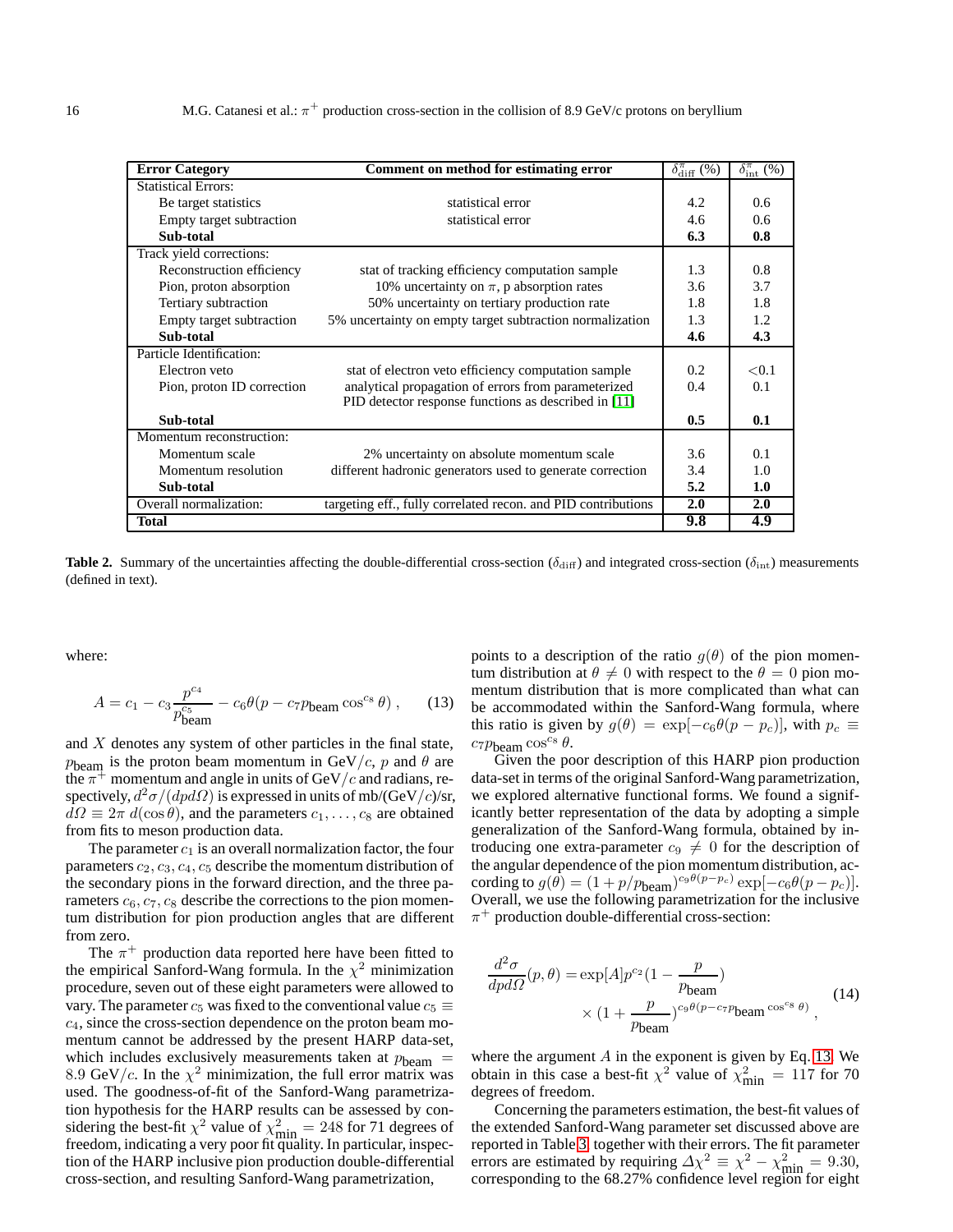| M.G. Catanesi et al.: $\pi^+$ production cross-section in the collision of 8.9 GeV/c protons on beryllium |  |
|-----------------------------------------------------------------------------------------------------------|--|
|-----------------------------------------------------------------------------------------------------------|--|

| Parameter      | Value                           |
|----------------|---------------------------------|
| c <sub>1</sub> | $(5.13 \pm 0.41)$               |
| c <sub>2</sub> | $(1.87 \pm 0.52)$               |
| $c_3$          | $(6.67 \pm 1.69)$               |
| $c_4 = c_5$    | $(1.56 \pm 0.55)$               |
| c <sub>6</sub> | $(1.19 \pm 0.18) \cdot 10^{1}$  |
| c <sub>7</sub> | $(1.73 \pm 0.31) \cdot 10^{-1}$ |
| c <sub>8</sub> | $(1.98 \pm 0.69) \cdot 10^{1}$  |
| Co             | $(1.60 \pm 0.44) \cdot 10^{1}$  |

<span id="page-16-1"></span>Table 3. Extended Sanford-Wang parameters and errors obtained by fitting the dataset. The errors refer to the 68.27% confidence level for eight parameters ( $\Delta \chi^2 = 9.30$ ).

| <b>Parameter</b> | $c_1$    | $c_2$    | $c_3$    | $c_4 = c_5$ | $c_6$    | $c_7$    | $c_8$    | $c_9$ |
|------------------|----------|----------|----------|-------------|----------|----------|----------|-------|
| $c_1$            | 1.000    |          |          |             |          |          |          |       |
| $c_2$            | 0.341    | 1.000    |          |             |          |          |          |       |
| $c_3$            | 0.099    | 0.562    | 1.000    |             |          |          |          |       |
| $c_4 = c_5$      | $-0.696$ | $-0.730$ | 0.004    | 1.000       |          |          |          |       |
| $\overline{c}_6$ | $-0.309$ | 0.288    | 0.735    | 0.358       | 1.000    |          |          |       |
| $c_7$            | $-0.609$ | 0.066    | $-0.221$ | 0.030       | 0.005    | 1.000    |          |       |
| $\mathfrak{c}_8$ | $-0.170$ | $-0.030$ | $-0.270$ | $-0.173$    | $-0.433$ | 0.672    | 1.000    |       |
| c <sub>9</sub>   | $-0.250$ | 0.270    | 0.819    | 0.368       | 0.973    | $-0.060$ | $-0.393$ | 1.000 |

<span id="page-16-2"></span>**Table 4.** Correlation coefficients among the extended Sanford-Wang parameters, obtained by fitting the data.

variable parameters. Significant correlations among fit parameters are found, as shown by the correlation matrix given in Table [4.](#page-16-2)

The HARP cross-section measurement is compared to the best-fit parametrization of Eqs. [14](#page-15-0) and [13,](#page-15-2) and Table [3,](#page-16-1) in Figs. 1 and [18.](#page-14-1) Also by looking at Fig. [17,](#page-14-0) one can qualitatively conclude that the proposed generalization of the Sanford-Wang parametrization provides a reasonable description of the data spectral features over the entire pion phase space measured. On the other hand, as already noted in [\[10\]](#page-18-6), we remark that the goodness-of-fit depends on the correlations among the HARP cross-section uncertainties in different  $(p, \theta)$  bins, and therefore cannot be inferred solely from Fig. [17.](#page-14-0)

We defer to a later publication, which should include a more comprehensive study of  $\pi^+$  production at various beam momenta and from various nuclear targets, a more complete discussion on the adequacy of parametrization-driven models such as Sanford-Wang (or simple modifications of) to describe HARP hadron production data.

## <span id="page-16-0"></span>**8 Relevance of HARP beryllium results for neutrino experiments**

The Booster neutrino beam at the Fermi National Accelerator Laboratory in Batavia, Illinois is created from the decay of charged mesons passing through a 50 m open decay region. These mesons are produced when  $8.9 \text{ GeV}/c$  momentum protons are impinged upon a 71 cm long  $(1.7\lambda)$  by 1 cm diameter beryllium target located at the upstream end of a magnetic focusing horn. This neutrino beam has been used by the Mini-BooNE experiment since September, 2002 and will be used by the SciBooNE experiment starting in summer, 2007.

The MiniBooNE (E898) experiment at Fermilab [\[4\]](#page-18-2) was designed to address the yet unconfirmed oscillation signal reported by the LSND collaboration [\[6\]](#page-18-4). MiniBooNE has been searching for the appearance of electron neutrinos in a beam that is predominantly muon flavor with an *L/E* similar to LSND but with substantially differing systematics. Additionally, the MiniBooNE detector can be used to make neutrino interaction cross-section measurements for both charged-current and neutral-current processes. An important systematic for these analyses arises from the prediction of the fluxes of different neutrino flavors at the MiniBooNE detector. For the  $\nu_e$  appearance search the effect of the normalization uncertainty on  $\pi^+$ production is largely reduced by a constraint provided by the *in situ* measurement of  $\nu_{\mu}$  charged-current quasi-elastic events. Neutrino cross-section measurements at MiniBooNE, however, will directly benefit from reductions in neutrino flux normalization uncertainties enabled by these hadron data.

The neutrino flux prediction at the MiniBooNE detector is generated using a Monte Carlo simulation implemented in Geant4 [\[15\]](#page-18-15). Primary meson production rates are presently determined by fitting the empirical parametrization of Sanford and Wang [\[16\]](#page-18-14) to production data in the relevant region. The results presented here, being for protons at exactly the Booster beam energy, are a critical addition to the global Sanford-Wang parametrization fits.[3](#page-16-3)

A flux prediction based on these data has been used by the MiniBooNE collaboration in their search for  $\nu_e$  appearance at  $\Delta m^2 \sim 1$  eV<sup>2</sup> [\[5\]](#page-18-3). The systematic uncertainty on their pre-

<span id="page-16-3"></span><sup>3</sup> Cross-section data from the Brookhaven E910 experiment are also used to provide an additional constraint to the Sanford-Wang formula at angles larger than 210 mrad. These data are from 6.4 and 12.3 GeV/c proton beams on a beryllium target.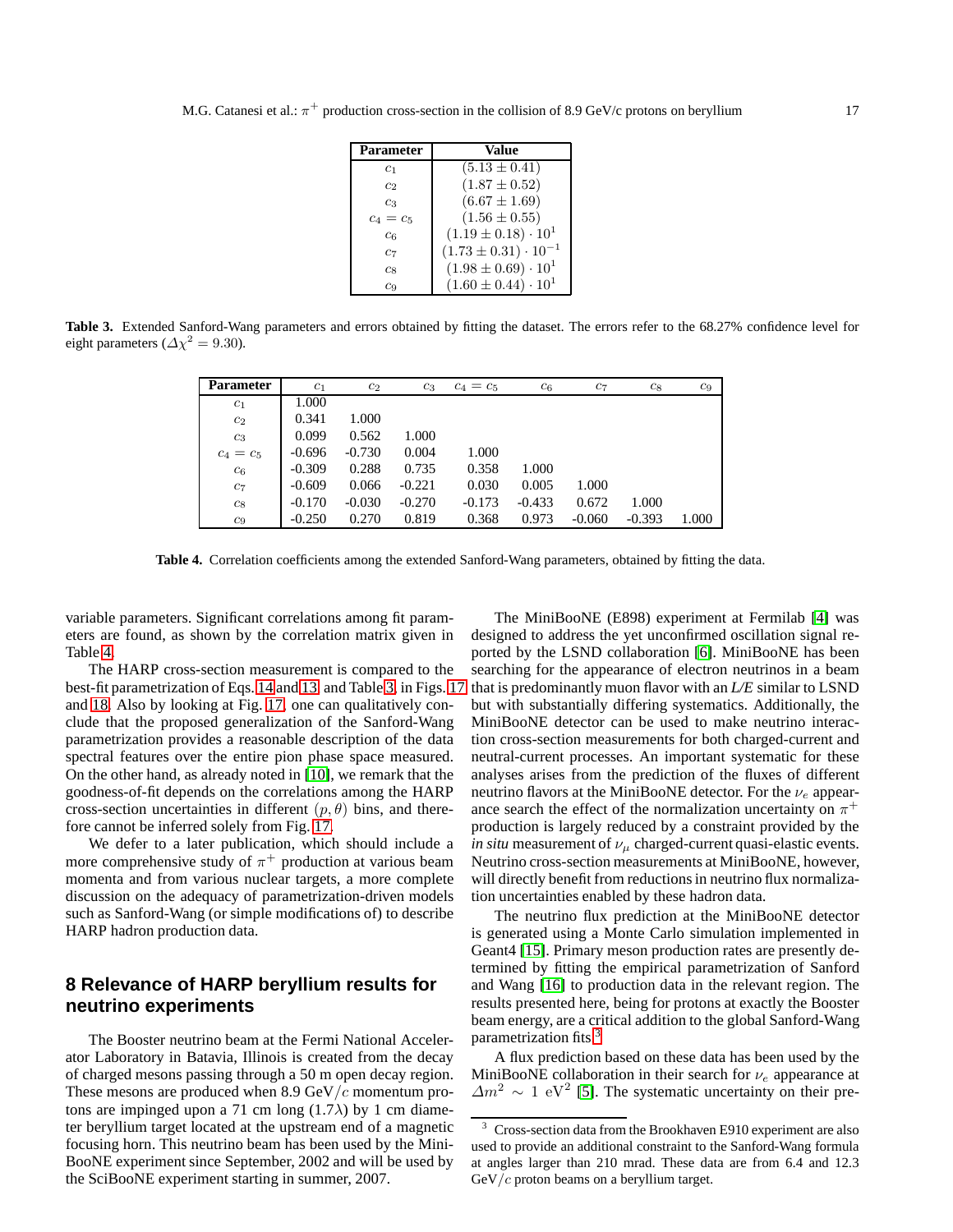

<span id="page-17-0"></span>**Fig. 19.** Fractional uncertainty (in percent) on the double-differential pion production cross-section measured, as a function of pion momentum and angle. The total uncertainty is shown by the thick black histograms, and individual contributions from the error categories given in Tab. [2](#page-15-1) are also shown. Statistical, track yield corrections, and momentum reconstruction uncertainties are shown as thin solid, dashed, and dotted histograms, respectively; the overall normalization uncertainty is not shown, and the particle identification uncertainty contribution lies below 2% for all pion momenta and angles.

diction of  $\nu_e$  from  $\pi^+ \to \mu^+ \to \nu_e$  as a background to the oscillation analysis is 8% [\[5\]](#page-18-3) with only a 3% contribution from the  $\pi^+$  production model based on these data. In contrast, the uncertainty on the prediction of  $\nu_e$  from kaon decays is 35% [\[5\]](#page-18-3), the largest contribution (25%) coming from the production model of kaons in p+Be interactions, also based on parameterizations of available cross-section data.

Using the complete MiniBooNE beam Monte Carlo we can illustrate the direct impact of the HARP data on the MiniBooNE flux predictions. The dominant channel leading to a muon neutrino in the detector is  $p + Be \rightarrow \pi^+ \rightarrow \nu_\mu$ . Fig. [20](#page-17-1) shows the total  $\nu_{\mu}$  flux (solid) according to the simulation as well as the part coming directly from the sequence listed above (dashed). The curves are obtained from a Geant4 simulation of the Booster Neutrino Beam at Fermilab based on the parametrization of the HARP  $\pi^{+}$  production cross-section given in Eqs. [12](#page-14-2) and [13](#page-15-2) and Table [3.](#page-16-1) Figure [21](#page-17-2) shows the kinematic distribution of  $\pi^+$ 's which result in a  $\nu_{\mu}$  in the MiniBooNE detector. The box outlines the kinematic range of the measurements described in this paper. The simulation indicates that >80% of the relevant pions



<span id="page-17-1"></span>**Fig. 20.** Predicted muon neutrino flux at the MiniBooNE detector from a Geant4 simulation of the Booster Neutrino Beam at Fermilab based on the parametrization of the HARP  $\pi^{+}$  production crosssection (Eqs. [12](#page-14-2) and [13](#page-15-2) and Table [3\)](#page-16-1). The solid curve is the total muon neutrino flux, while the dashed curve is the part of the  $\nu_{\mu}$  flux coming from the decay of  $\pi^+$  created in proton-beryllium collisions. The primary production of positive pions is based on a parametrization of the HARP  $\pi^{+}$  cross-section measurements presented in this paper and represents the predominant source of  $\nu_{\mu}$  at MiniBooNE. The dotted histogram shows the part of the  $\nu_{\mu}$  flux coming from the decay of  $\pi^{+}$ 's that are within the kinematic boundaries of the measurement presented here,  $0.75 \text{ GeV}/c \leq p_{\pi} \leq 6.5 \text{ GeV}/c$  and 0.030 rad  $\leq \theta_{\pi} \leq 0.210$  rad.



<span id="page-17-2"></span>**Fig. 21.**  $p-\theta$  distribution of  $\pi^+$ 's which decay to a muon neutrino passing through the MiniBooNE detector according to a Monte Carlo simulation. The box marks the kinematic region of the measurement presented here and contains 81.1% of the pions contributing to the neutrino flux at MiniBooNE.

come from within this region. The neutrinos produced by the subset of pion phase-space directly covered by this measurement are shown by the dotted histogram in Fig. [20.](#page-17-1) While the coverage of these data is being displayed for the MiniBooNE detector, a similar coverage is expected for the SciBooNE detector [\[9\]](#page-18-5) located in the same neutrino beam at Fermilab.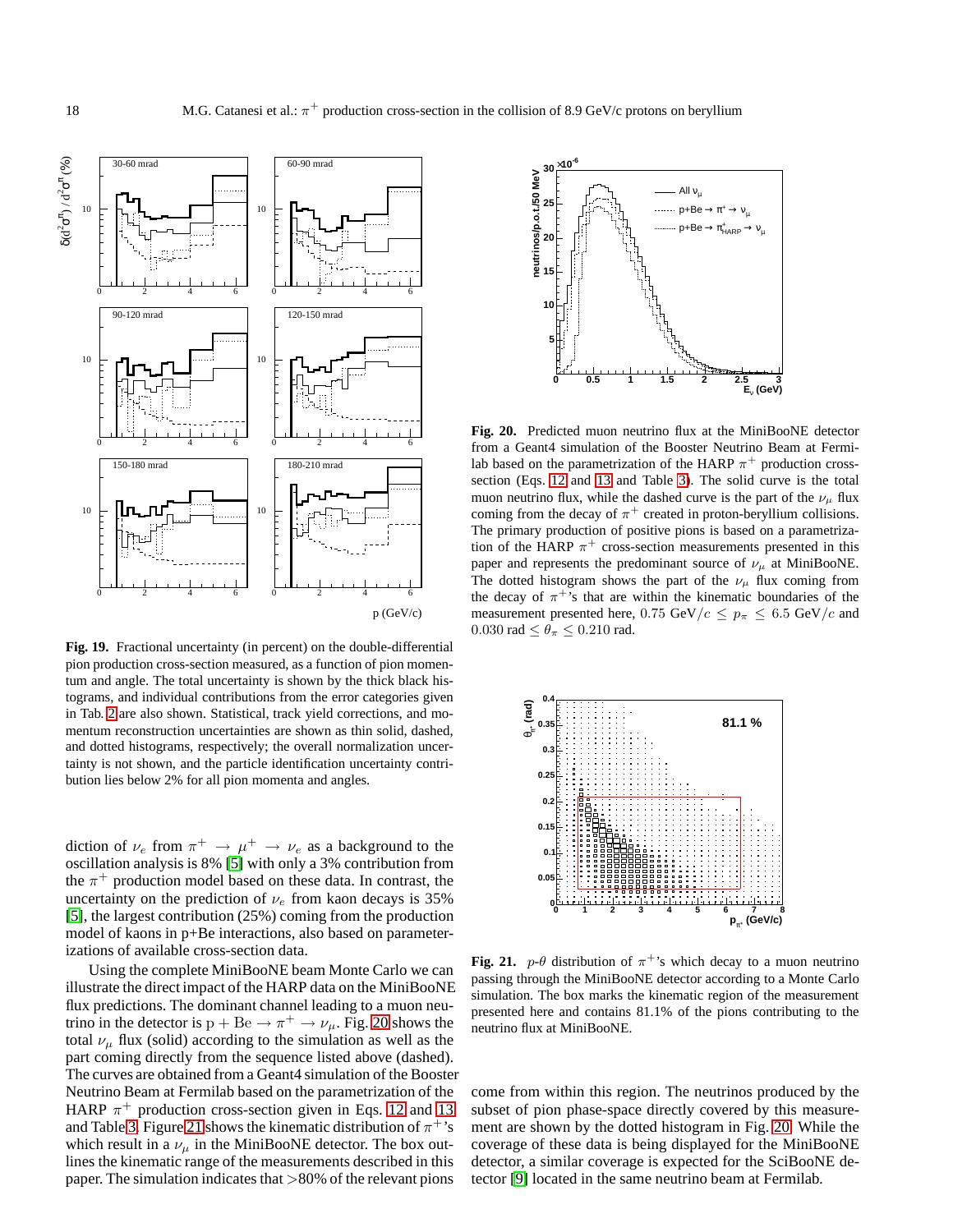### <span id="page-18-9"></span>**9 Summary and conclusions**

In this paper we have presented a measurement of the doubledifferential production cross-section of positive pions in the collision of 8.9 GeV/ $c$  protons with a beryllium target. The data have been reported in 78 bins of pion momentum and angle in the kinematic range from 0.75 GeV/ $c \leq p_{\pi} \leq 6.5$ GeV/c and 0.030 rad  $\leq \theta_{\pi} \leq 0.210$  rad. A systematic error analysis has been performed yielding an average point-to-point error of 9.8% (statistical + systematic) and an uncertainty on the total integrated cross-section of 4.9%. Further, the data have been fitted to a modified form of the empirical parameterization of Sanford and Wang and the resulting parameters provided.

These production data have direct relevance for the prediction of a  $\nu_{\mu}$  flux for MiniBooNE, an experiment searching for  $\nu_{\mu} \rightarrow \nu_{e}$  oscillations using the Booster neutrino beam line at Fermi National Accelerator Laboratory, and SciBooNE, an experiment designed to measure  $\nu_{\mu}$  cross-sections in the 1 GeV neutrino energy region using the same beam. Final flux predictions for these experiments will be based on the results presented here and published elsewhere by the MiniBooNE and SciBooNE collaborations.

#### **10 Acknowledgments**

We gratefully acknowledge the help and support of the PS beam staff and of the numerous technical collaborators who contributed to the detector design, construction, commissioning and operation. In particular, we would like to thank G. Barichello, R. Brocard, K. Burin, V. Carassiti, F. Chignoli, D. Conventi, G. Decreuse, M. Delattre, C. Detraz, A. Domeniconi, M. Dwuznik, 9. A. A. Aguilar-Arevalo *et al.* [SciBooNE Collaboration], "Bring-F. Evangelisti, B. Friend, A. Iaciofano, I. Krasin, D. Lacroix, J.-C. Legrand, M. Lobello, M. Lollo, J. Loquet, F. Marinilli, J. Mulon, L. Musa, R. Nicholson, A. Pepato, P. Petev, X. Pons, I. Rusinov, M. Scandurra, E. Usenko, and R. van der Vlugt, for their support in the construction of the detector. The collaboration acknowledges the major contributions and advice of M. Baldo-Ceolin, L. Linssen, M.T. Muciaccia and A. Pullia during the construction of the experiment. The collaboration is indebted to V. Ableev, F. Bergsma, P. Binko, E. Boter, M. Calvi, C. Cavion, A. Chukanov, M. Doucet, D. Düllmann, V. Ermilova, W. Flegel, Y. Hayato, A. Ichikawa, A. Ivanchenko, O. Klimov, T. Kobayashi, D. Kustov, M. Laveder, M. Mass, H. Meinhard, A. Menegolli, T. Nakaya, K. Nishikawa, M. Pasquali, M. Placentino, S. Simone, S. Troquereau, S. Ueda and A. Valassi for their contributions to the experiment.

We acknowledge the contributions of F. Dydak and J. Wotschack to the work described in this paper.

We are indebted to the MiniBooNE collaboration who made available their beam-line simulation for the calculation of the predicted neutrino fluxes at their detector.

The experiment was made possible by grants from the Institut Interuniversitaire des Sciences Nucléaires and the Interuniversitair Instituut voor Kernwetenschappen (Belgium), Ministerio de Educacion y Ciencia, Grant FPA2003-06921-c02-02 and Generalitat Valenciana, grant GV00-054-1, CERN (Geneva, Switzerland), the German Bundesministerium für Bildung und Forschung (Germany), the Istituto Nazionale di Fisica Nucleare (Italy), INR RAS (Moscow) and the Particle Physics and

Astronomy Research Council (UK). We gratefully acknowledge their support.

#### <span id="page-18-7"></span>**References**

- 1. E. Aliu *et al.* [K2K Collaboration], "Evidence for muon neutrino oscillation in an accelerator-based experiment," Phys. Rev. Lett. **94**, 081802 (2005) [arXiv:hep-ex/0411038].
- <span id="page-18-0"></span>2. M. H. Ahn *et al.* [K2K Collaboration], "Measurement of neutrino oscillation by the K2K experiment", Phys. Rev. D **74** (2006) 072003 [arXiv:hep-ex/0606032].
- <span id="page-18-1"></span>3. Y. Ashie *et al.* [Super-Kamiokande Collaboration], "A measurement of atmospheric neutrino oscillation parameters by Super-Kamiokande I", Phys. Rev. D **71** (2005) 112005 [arXiv:hepex/0501064].
- <span id="page-18-2"></span>4. E. Church *et al.* [BooNe Collaboration], "A proposal for an experiment to measure muon-neutrino  $\rightarrow$  electron-neutrino oscillations and muon-neutrino disappearance at the Fermilab Booster: BooNE", FERMILAB-PROPOSAL-0898.
- <span id="page-18-3"></span>5. A. A. Aguilar-Arevalo *et al.* [The MiniBooNE Collaboration], "A search for electron neutrino appearance at the  $\Delta m^2 \sim 1$  $eV^2$  scale," arXiv:0704.1500 [hep-ex].
- <span id="page-18-4"></span>6. A. Aguilar *et al.* [LSND Collaboration], "Evidence for neutrino oscillations from the observation of anti-nu/e appearance in a anti-nu/mu beam", Phys. Rev. D **64** (2001) 112007 [arXiv:hepex/0104049].
- 7. M. G. Catanesi *et al.* [HARP Collaboration], "The HARP Detector at the CERN PS", Nucl. Instrum. Meth. A **571** (2007) 527.
- <span id="page-18-8"></span>8. M. Anfreville *et al.*, "The drift chambers of the NOMAD experiment", Nucl. Instrum. Meth. A **481** (2002) 339. [arXiv:hepex/0104012].
- <span id="page-18-5"></span>ing the SciBar detector to the Booster neutrino beam", [arXiv:hep-ex/0601022].
- <span id="page-18-6"></span>10. M. G. Catanesi *et al.* [HARP Collaboration], "Measurement of the production cross-section of positive pions in p Al collisions at 12.9-GeV/c", Nucl. Phys. B **732** (2006) 1 [arXiv:hepex/0510039].
- <span id="page-18-13"></span>11. M. G. Catanesi *et al.* [HARP Collaboration], "Particle identification algorithms for the HARP forward spectrometer", Nucl. Instrum. Meth. A **572** (2007) 899.
- <span id="page-18-12"></span>12. M. Baldo-Ceolin *et al.*, "The Time-Of-Flight TOFW Detector Of The HARP Experiment: Construction And Performance", Nucl. Instrum. Meth. A **532** (2004) 548.
- <span id="page-18-10"></span>13. G. Folger, V. N. Ivanchenko, J. P. Wellisch, "The Binary cascade", Eur. Phys. Jour. A21 (3) (2004) 407.
- <span id="page-18-11"></span>14. A. Heikkinen, N. Stepanov and J. P. Wellisch, "Bertini intranuclear cascade implementation in Geant4," In the Proceedings of 2003 Conference for Computing in High-Energy and Nuclear Physics (CHEP 03), La Jolla, California, 24-28 Mar (2003), pp MOMT008 [arXiv:nucl-th/0306008].
- <span id="page-18-15"></span>15. S. Agostinelli *et al.* [GEANT4 Collaboration], "GEANT4: A simulation toolkit", Nucl. Instrum. Meth. A **506** (2003) 250.
- <span id="page-18-14"></span>16. J. R. Sanford and C. L. Wang, "Empirical formulas for particle production in p-Be collisions between 10 and 35 BeV/c", Brookhaven National Laboratory, AGS internal report, (1967) (*unpublished* ).